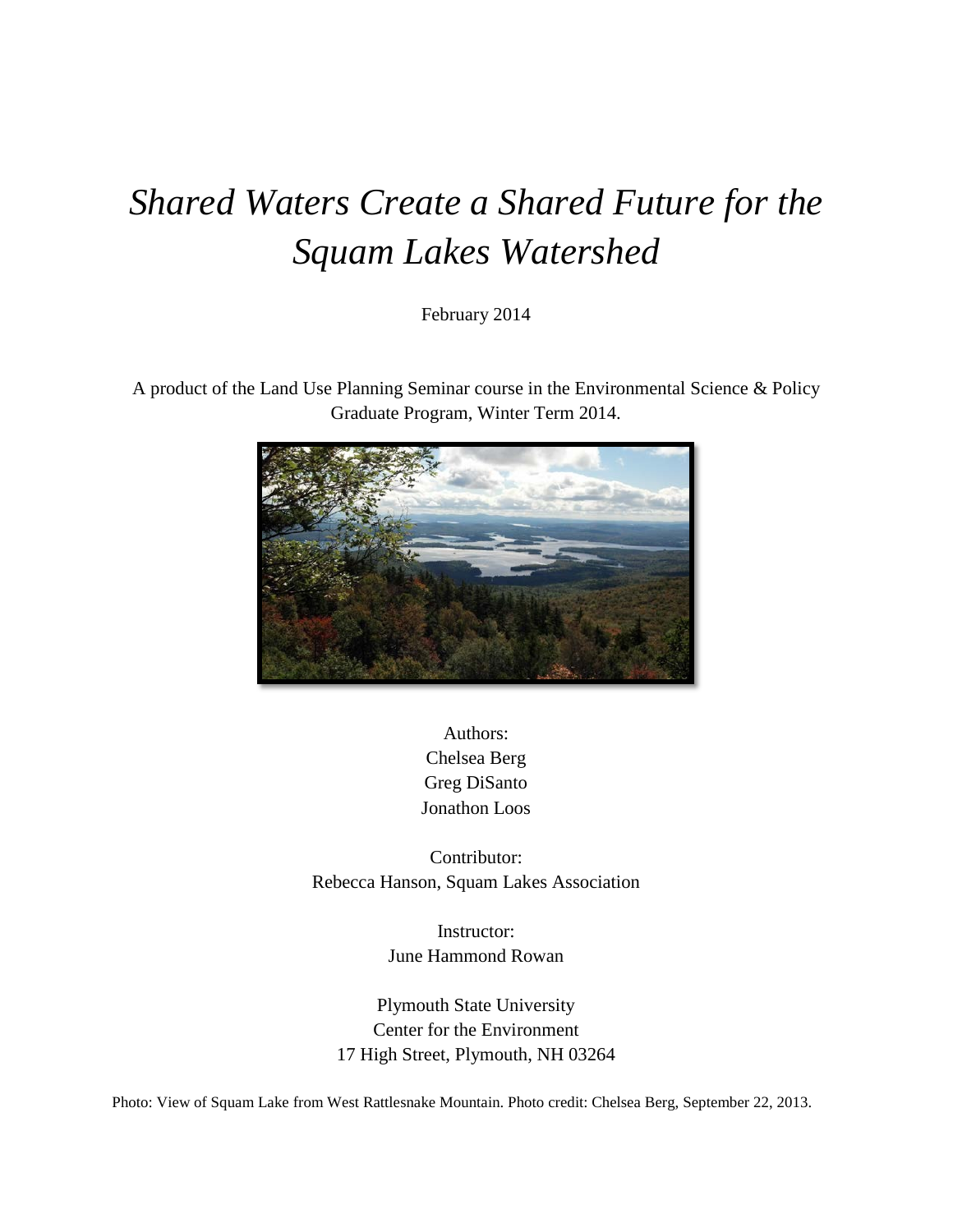#### **Introduction**

Exit the interstate and head towards the tranquil beauty of the Squam Lakes. The sunlight shimmers off the lake, evoking joy from longtime residents and visitors alike as Route 3 leads to the winding back roads of Squam. These lakes and surrounding landscapes embody an endless range of personal and community values for those who spend time here.



Figure 1. Land use map of the Squam Lakes Watershed. Map courtesy of the Squam Lakes Conservation Society.

Delineated by topography and the flow of water through drainage basins, watersheds supersede political boundaries to include all land that contributes runoff through a single outflow. The Squam Lakes Watershed is primarily composed of five towns that have shoreline on Big Squam and Little Squam Lakes - Ashland, Center Harbor, Holderness, Moultonborough, and Sandwich - with Campton, Meredith, and New Hampton making up a relatively small portion of the watershed. Precipitation events cause runoff to flow over farms, roads, and backyards before entering Squam Lake, the main basin of this watershed.

Thus, land use practices in each town effect the total water quality of the Squam Lakes, a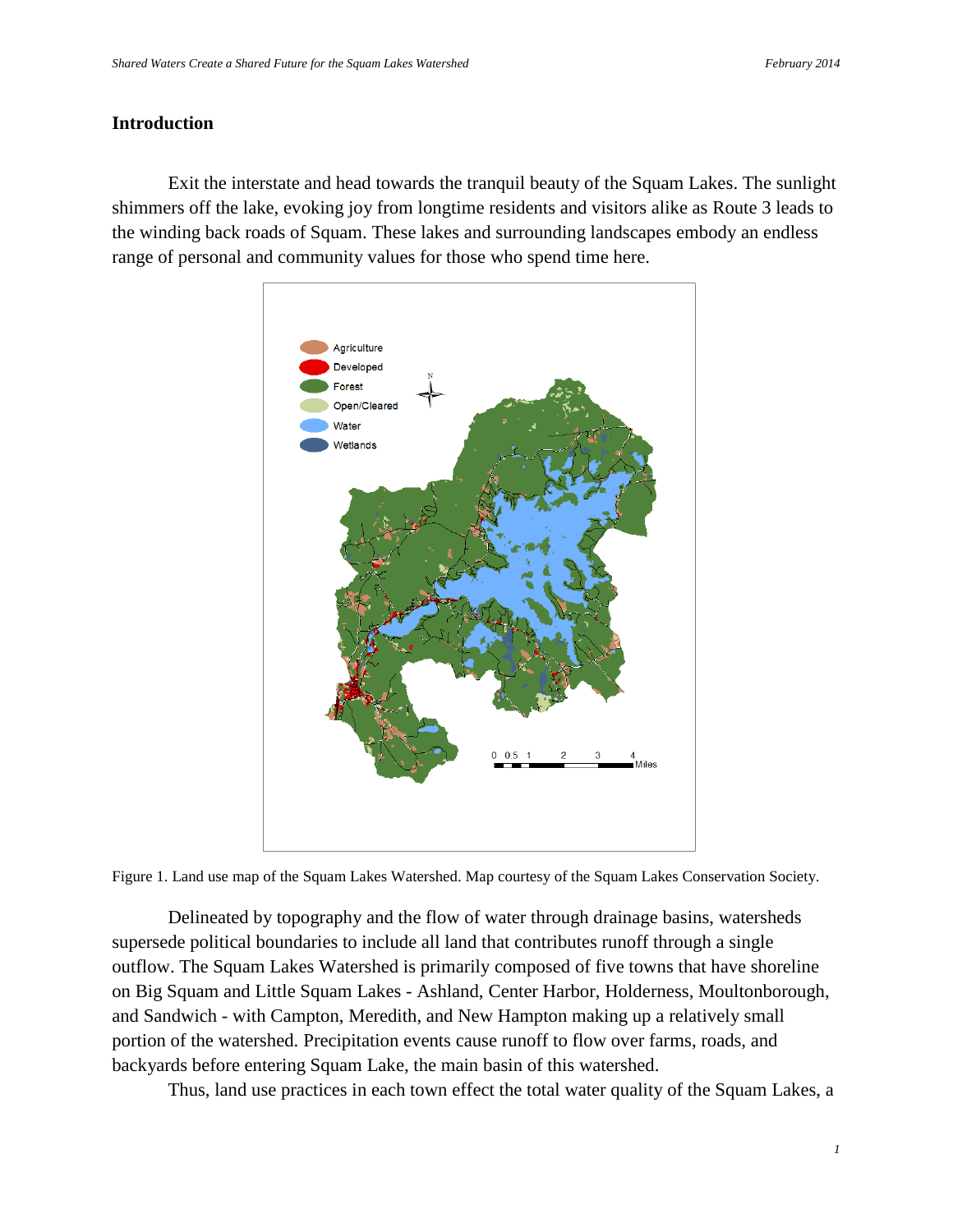shared resource. Since the watershed connects multiple towns, planning for its protection must likewise be a joined effort. In the late 1980s, the New Hampshire Office of State Planning, now the New Hampshire Office of Energy and Planning, recognized the need for watershed planning and provided assistance to the Squam towns. With this assistance, the Squam Lakes Watershed plan was successfully completed in August 1991, but the plan has yet to be updated. Ideally, plans should be updated every five to ten years (US EPA, 2008).

The purpose of this report is to provide a preliminary review of the status of the Squam Lakes Watershed Plan and a summary of findings from a Squam Watershed Town Meeting held in January 2014. The provided charts and analysis may be useful to area towns and organizations as they address the issue of updating the watershed plan.

#### **Watershed Planning**

The Clean Water Act of 1970 recognized the importance of working to "restore and maintain the chemical, physical, and biological integrity of the Nation's waters." In order to uphold these goals, the source of pollutants must be identified and monitored. Some pollutants come directly from "point sources" like a discharge pipe, while others end up in the water from various "nonpoint sources," such as overland runoff. A watershed plan can be an effective management tool for reducing pollution and sustaining resources by informing town policies that affect water quality. Taking a broader picture of a shared resource will allow for a balancing of development and conservation while promoting shared goals such as preserving aesthetics and protecting water quality.

The United States Environmental Protection Agency (EPA) promotes planning holistically through the Healthy Watershed Initiative. "Developing a watershed plan will help you better manage your water resources. A watershed plan is a document that describes the water resource assessments, management strategies and restoration and protection actions—and expected outcomes of those actions—for a particular drainage basin or watershed. A plan will guide you in your efforts to protect and restore water quality" (EPA, 2011). As emphasized by Trish Garrigan, EPA Region 1 Coordinator and representative of the Healthy Watershed Initiative, we should "protect the best, then restore the rest" (personal correspondence).

The New Hampshire Department of Environmental Services (DES) also values watershed planning, as indicated in their mission statement. Like the EPA, they also distinguish between areas with impaired water quality and those with normal or high water quality. Unlike the EPA, their focus is mainly on watersheds that have already had significant water quality degradation. Although their work of regional cooperation and integration of permits in poor quality watersheds is necessary, the Squam Lakes Watershed has not yet reached a level of degradation that causes it to receive a lot of attention from the DES. For lakes with relatively high water quality such as the Squam Lakes, DES recommends modeling future growth and using zoning ordinances to promote healthy land uses and regulate pollution sources, such as malfunctioning septic systems, to prevent future water quality decline.

Not far from Squam, a watershed master plan was recently developed by the Newfound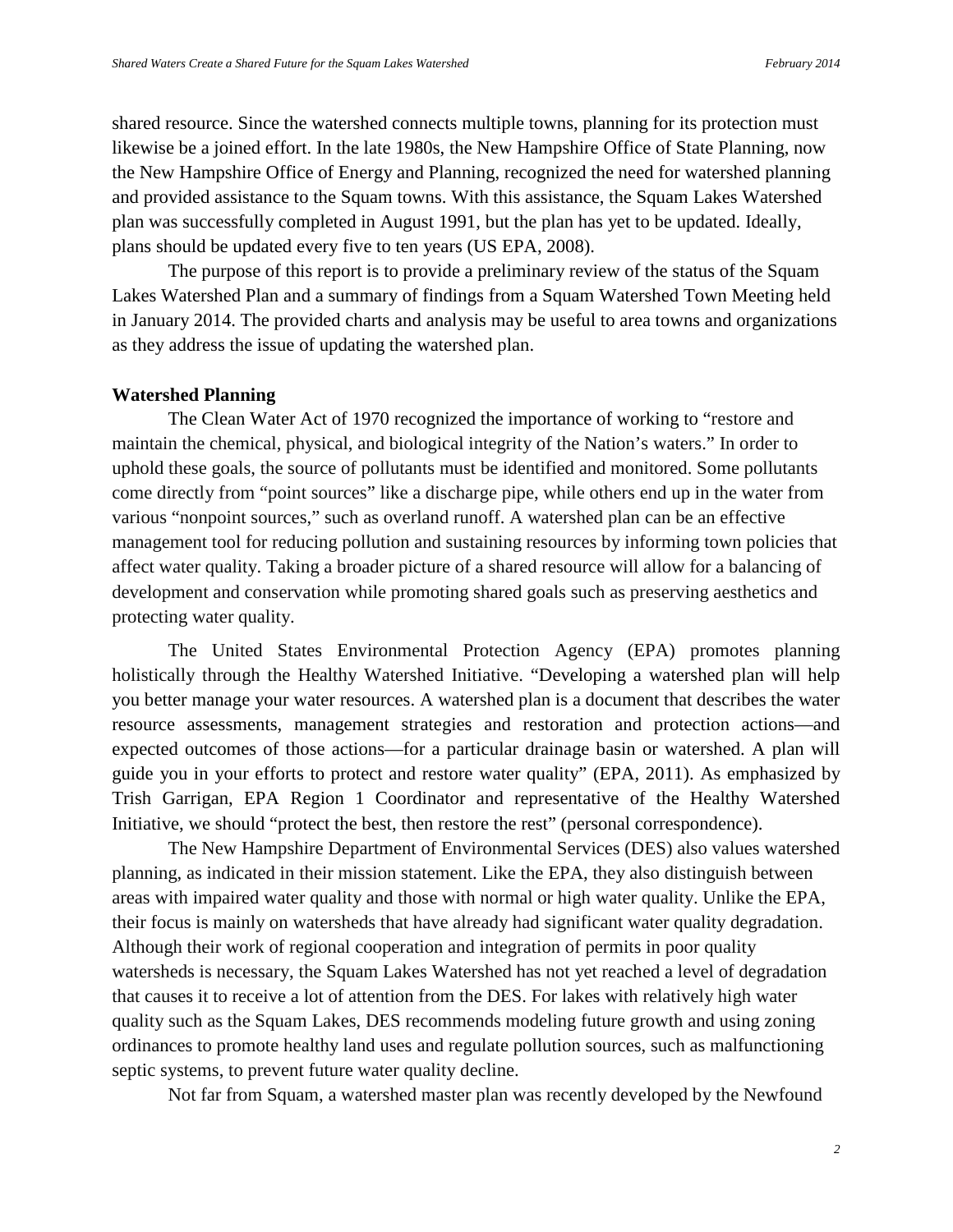Lake Region Association (NLRA) for the Newfound Watershed. The goal was to create "a Newfound watershed where quality of life and economic vitality continue to be fostered...land uses and development are balanced with conservation...current water quantity and quality have been maintained" (2009). Initiated by a town hall style meeting, the NLRA brought watershed communities together to discuss the need for a watershed level plan. By working closely with landowners, they were able to produce this regionally relevant example.

The Newfound Watershed Master Plan is an extensive resource, with research and discussion on many aspects of the Newfound Lake watershed. There are three components included that are core to a watershed plan - an inventory of mutually valued resources within the watershed, an identification of the threats to those resources, and a proposal of strategies for addressing threats and maintaining a healthy and productive watershed that meets the vision and need of all the communities within it (Newfound Watershed Management Plan, 2009). Contact with Boyd Smith, director of the NLRA, provided valuable insight and direction for defining a watershed plan, and understanding the efforts required for such a project. Critically important to the watershed planning process is local landowner investment. Smith emphasized that; "Landowners need to see how a watershed plan will serve their needs, and the well-being of their community" (Personal communication). The watershed planning process is extensive, but it begins with inter-municipality discussion and an identification of issues. This is where our project aims to contribute to the Squam planning process.

#### **Similarities and Differences between the Master Plans of Five Squam Watershed Towns**

All five towns around the Squam Lakes have updated their master plans within the past five years. There are many similarities and differences between the plans. The vision section of a master plan, one of two sections required in New Hampshire for master plans, presents a framework for what a community wants to look like. All five towns' visions include preserving rural character and protecting natural resources as priorities. Each town has additional elements in their vision that are not shared by all five towns (Appendix A-1). These vision statements are intended to guide the goals and actions of the towns' land use.

While all five towns are rural in character, there are some geographical differences between the towns that lead to each town having different planning goals. For example, Holderness and Sandwich have less development and more forests than the other towns, Center Harbor and Moultonborough border Lake Winnipesaukee, and Holderness and Ashland border the Pemigewassett River and have I-93 running through their towns. These differences lead to each town having different planning needs, which are reflected by differences in each town's zoning districts and ordinances.

#### *Water Quality*

Water quality of the lakes and watershed is a resource that is important to all the towns, and this is reflected in the vision section of each town's master plan. Water quality is a resource that all five towns share, and they also all share the responsibility of maintaining high water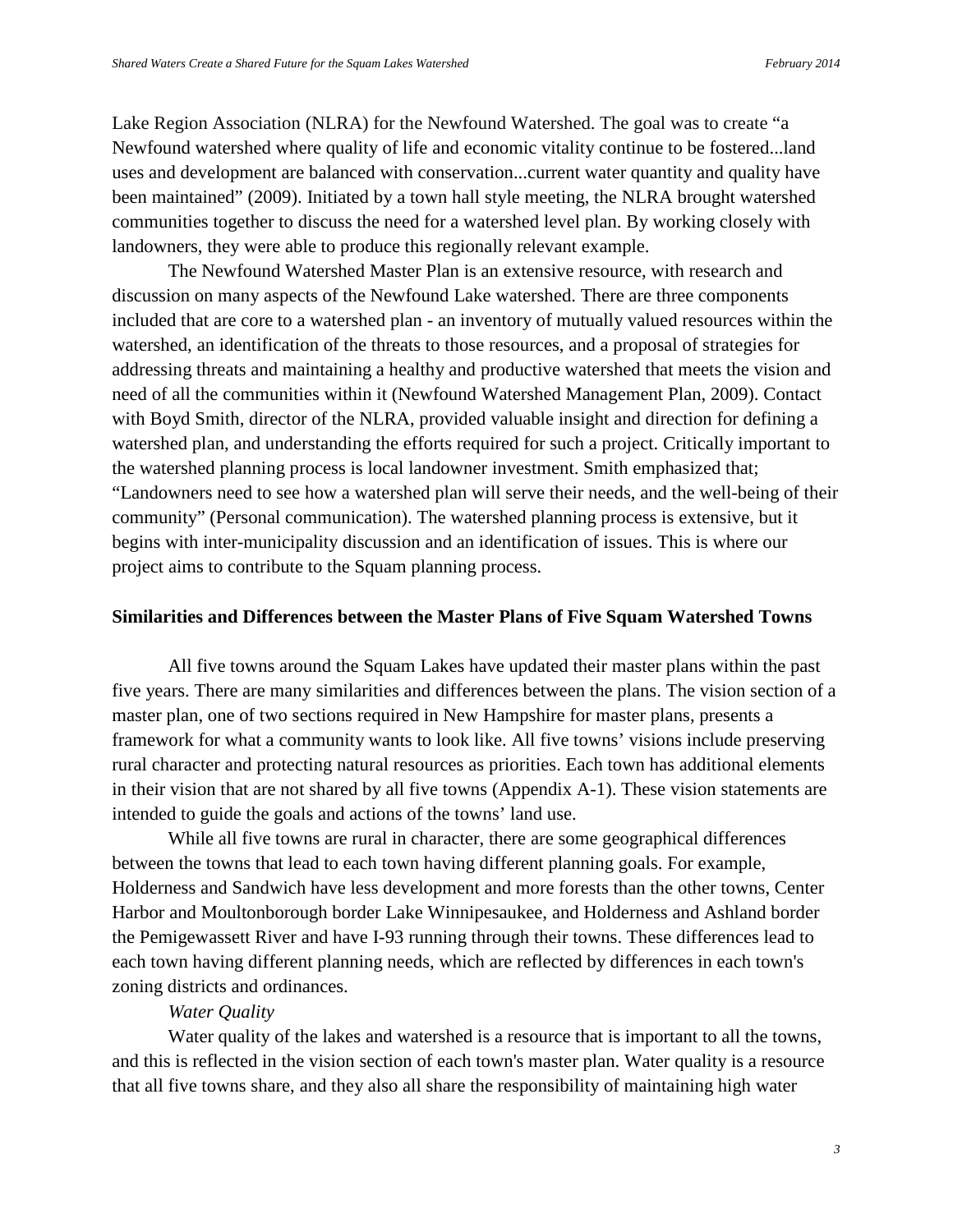quality. Determining the actual water quality status of the lake and identifying potential threats to water quality are essential to maintaining water quality, but not all towns address this in their master plans. Nevertheless, each town has zoning regulations in place which are intended to protect water quality, such as wetland buffers, minimum shore frontage, building and septic setbacks, and shoreline vegetation buffers (Appendix A-2).

#### *Land and Soil Conservation*

Land and soil conservation within the watershed indirectly influence water quality, and each town has its own zoning ordinance with elements designed to conserve land and prevent soil loss (Appendix A-4). Most towns have low-density zoning districts and all towns encourage clustering residential areas and preservation of open space through their zoning and subdivision regulations. All towns have steep slope regulations intended to control soil loss within the watershed.

#### *Shoreline*

Many of the towns' shoreline regulations reflect the state's minimum requirements as outlined in the Shoreland Water Quality Protection Act (SWQPA) (RSA 483-B). Some towns have requirements that are stricter than the state's minimum requirements, but there are no uniform minimum regulations specific to the Squam Lakes Watershed. The individual towns' master plans do not reflect any coordination between the towns evaluating whether the SWQPA minimum regulations are sufficient for the Squam Lakes or coordination in setting minimum shoreline regulations that are uniform throughout the Squam Watershed.

 Each town's Master Plan also contains a land use section, the second of two required sections in a master plan. This section lists a set of actionable goals which towns seek to accomplish in order to implement their visions (Appendix A-1). All towns in the Squam Watershed include as one of their goals creating an inventory of natural resources or improving their mapping and information systems. All towns also identify include managing growth and/or increasing residential density in order to conserve land. Some of these goals are more specific or simpler to implement than others.

#### **Past Squam Lakes Watershed Planning and Outcomes**

The logical first step in considering a watershed plan for the Squam Lakes Watershed, is to examine what work has already been done. When completed in 1991, the *Squam Lakes Watershed Plan* was considered an innovative document, intended to be a model watershed management plan for similar efforts throughout New Hampshire. In response to then Governor Sununu's request, the watershed planning process was initiated as an investigation into how lakes were being impacted by the region's growth related problems. The Boards of Selectmen from all five Squam towns collaboratively requested assistance from the Governor's office to establish a pilot watershed planning project for the Squam Lakes Watershed. That request was accepted, and the watershed planning project was developed with the following purpose: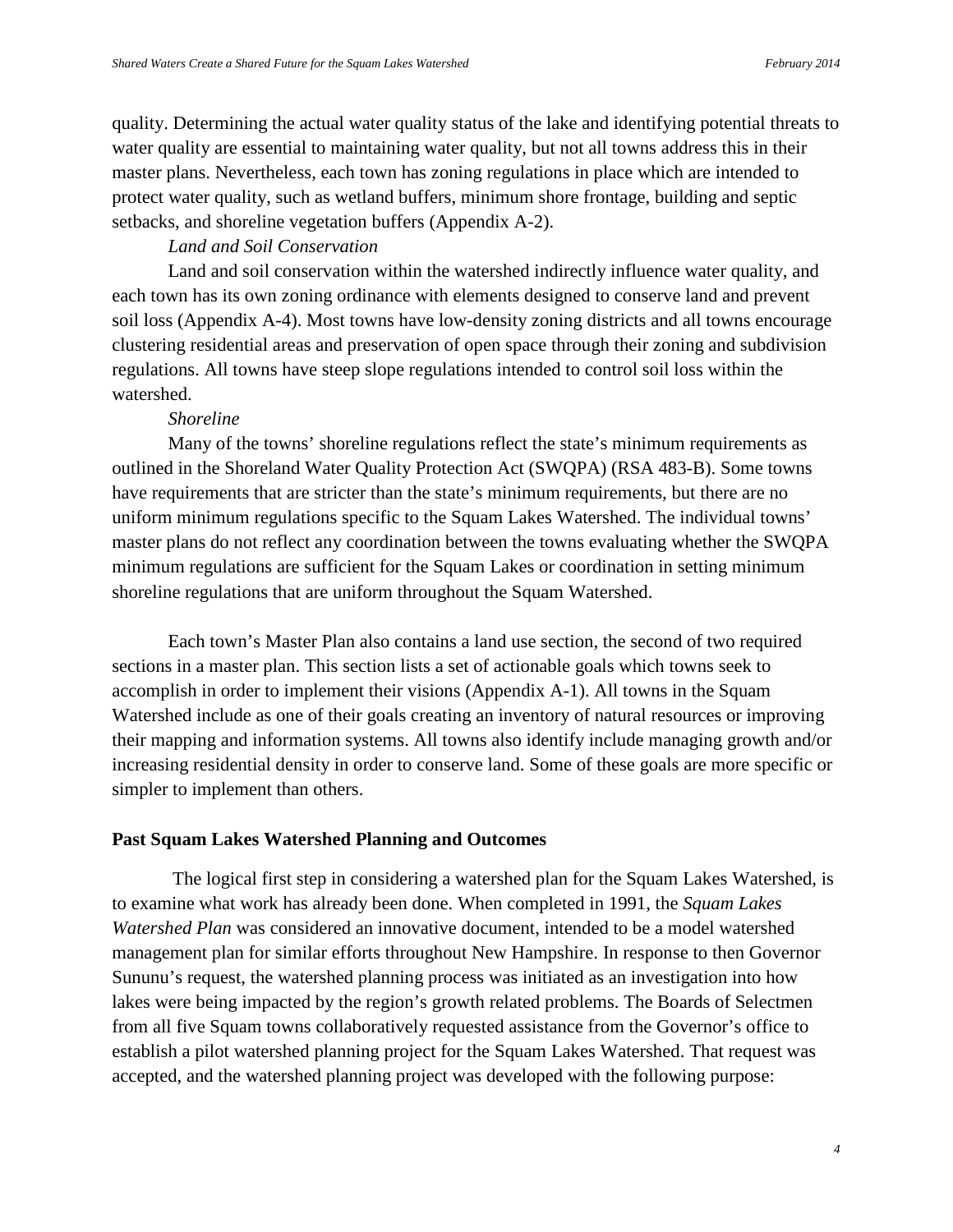*To develop in collaboration with the municipalities affected, with conservation organizations and with State agencies, a lake management plan for the Squam Lakes watershed, whose purpose is to assure that activities permitted on and around the lakes will not exceed the capacity of the waterbodies to accommodate them.*

*To develop a model lake watershed management plan for use as a guide for other watershed planning efforts in New Hampshire.*

*To explore innovative land use planning and management approaches…at both State and local levels.*

*To demonstrate applications of…the GRANIT data base to the watershed planning process."(Squam Lakes Watershed Plan, 1991, p.1-2)*

It is important to note that the concept of sustainability, or balancing lake resource demands with actual lake resource availability, is clearly identified first. Also evident is the call for collaboration among Squam municipalities and organization, and the wish for these early efforts to be exemplary throughout New Hampshire. These concerns are timeless, and should remain present in future initiatives.

The 1991 Squam Lakes Watershed Plan, which took over five years to complete, compiled extensive information regarding the state of Squam communities in subjects of land use, housing transportation, public utilities, community facilities, recreation, and resource conservation and preservation. The report also presented scientifically collected data reflecting Squam soils, hydrology, groundwater availability, geology, topography, wildlife habitat, water quality, and identified threats to water resources. A major component of the 1991 Watershed Plan are the recommendations put forth following discussion of the status of Squam development and resources. While a summary of those recommendations could be extensive, a highlighting of key concepts is presented here.

| Land use             | Develop within natural capability of the watershed, control<br>development in sensitive areas (wetlands, floodplain, slopes, and<br>shorelands) that make up 39% of the watershed.                              |
|----------------------|-----------------------------------------------------------------------------------------------------------------------------------------------------------------------------------------------------------------|
| <b>Water Quality</b> | Consistently monitor for changes, continual inventory of potential<br>sources of pollution in land use, identification of point and nonpoint<br>source pollution sources, consider implementing a water budget. |
| Wildlife Habitat     | Identification of "critical", "significant", and "general" habitat within<br>the watershed to inform protection and preservation efforts. Prepare<br>zoning ordinances that account for habitat areas.          |

**1991 Squam Lakes Watershed Plan Key Recommendations**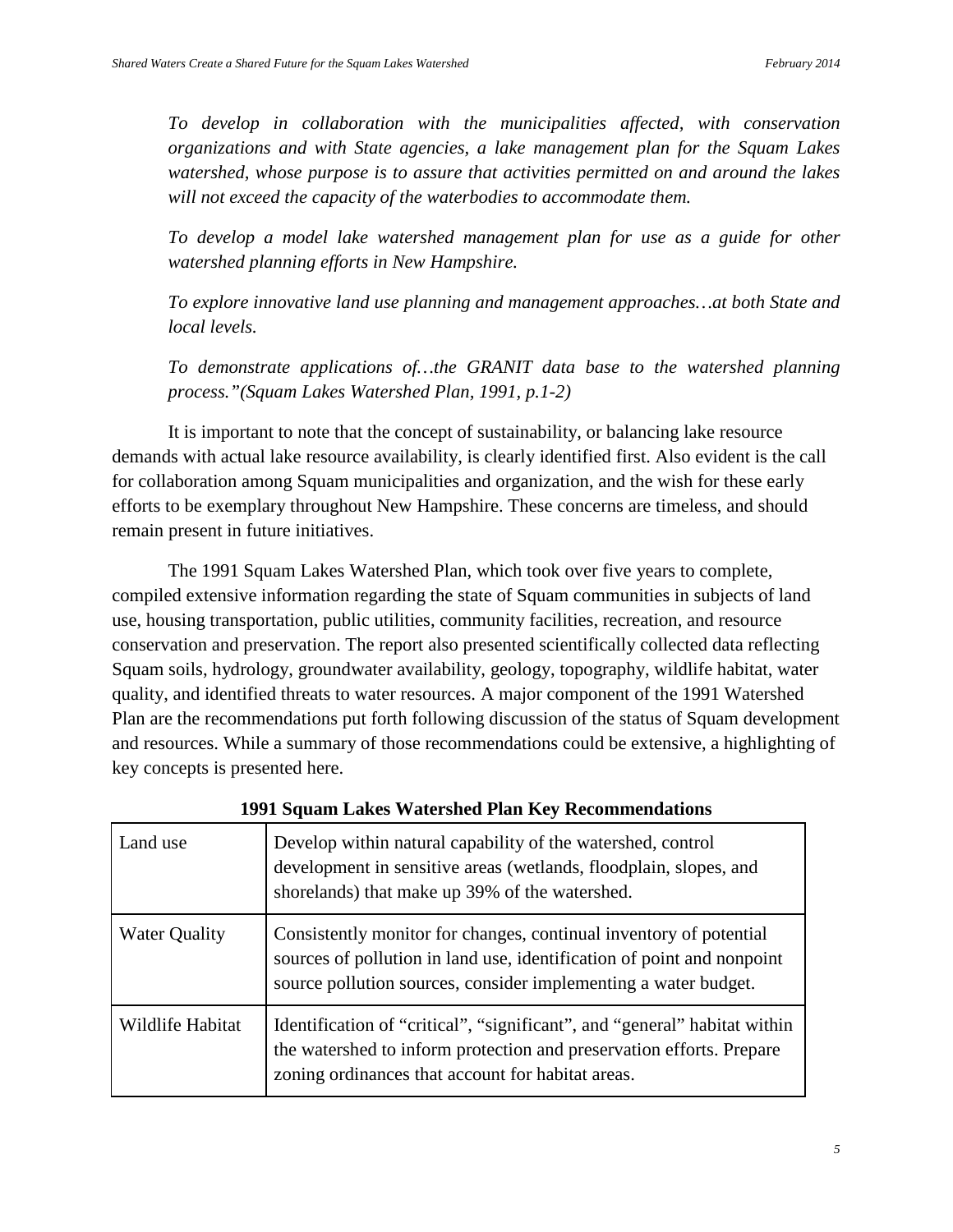| Access                                            | Call for updating of legislation that defines public access to a water<br>source [occurred in 2004]. Recommends that boat census continue,<br>and boat activity zones be established for use of lake surface water.                                            |
|---------------------------------------------------|----------------------------------------------------------------------------------------------------------------------------------------------------------------------------------------------------------------------------------------------------------------|
| Land<br>Management and<br><b>Local Governance</b> | Municipalities are encouraged to cooperate in regional water plans<br>and addressing water needs that reach beyond municipal boundaries.<br>Establishing best management practices for protecting watershed at<br>the land-owner level.                        |
| Intermunicipal<br>cooperation                     | Enforcement of State and local regulatory controls shared among<br>municipalities at a watershed level. Joined local enforcement<br>responsibilities for site review and subdivision regulations.                                                              |
| <b>Land Protection</b>                            | Comprehensive and collaborative conservation strategy for Squam<br>Watershed. Strategy to include; habitat preservation, water quality<br>protection, viewshed protection, recreation access, and preservation<br>of resources for future watershed residents. |
| Education                                         | Provide science education opportunities within watershed, provide<br>education on recreational access for stakeholders, and provide<br>technical information needed for land users to make sound decisions.                                                    |

The recommendations included in the 1991 plan reflect issues that were identified during the research and planning process at that time. While some of those needs were unique to the period, many are still relevant today. An assessment of the outcomes from the 1991 plan recommendations is needed to determine what of those might still be relevant to a new Squam Watershed plan. Using current planning and land use documents from each Squam town, we began that assessment. A more in-depth analysis will be needed, but the findings from our initial work is discussed here.

State legislation coupled with actions by Squam town planning boards have produced regulations that address some of the issues identified in the 1991 Squam Lakes Watershed Plan. Most notable of those is the Shoreland Water Quality Protection Act (SWQPA) (RSA 483-B). Modified in 2008 and 2011 to the current form, the act was originally formed in 1994 as the Comprehensive Shoreland Protection Act. This act implements protections and requires permits for actions within 250 feet of all New Hampshire public water shorelines. Public water bodies are defined as any lake, pond, or impoundment with a surface area greater than 10 acres, or any river and stream that is  $4<sup>th</sup>$  order or higher (http://des.nh.gov/). The SWQPA imposed equal protections on Squam Watershed shorelands, meeting some of the recommendations for development limits, water quality and habitat conservation outlined in the 1991 plan's recommendations. Each of the Squam towns have adopted a varying range of zoning ordinances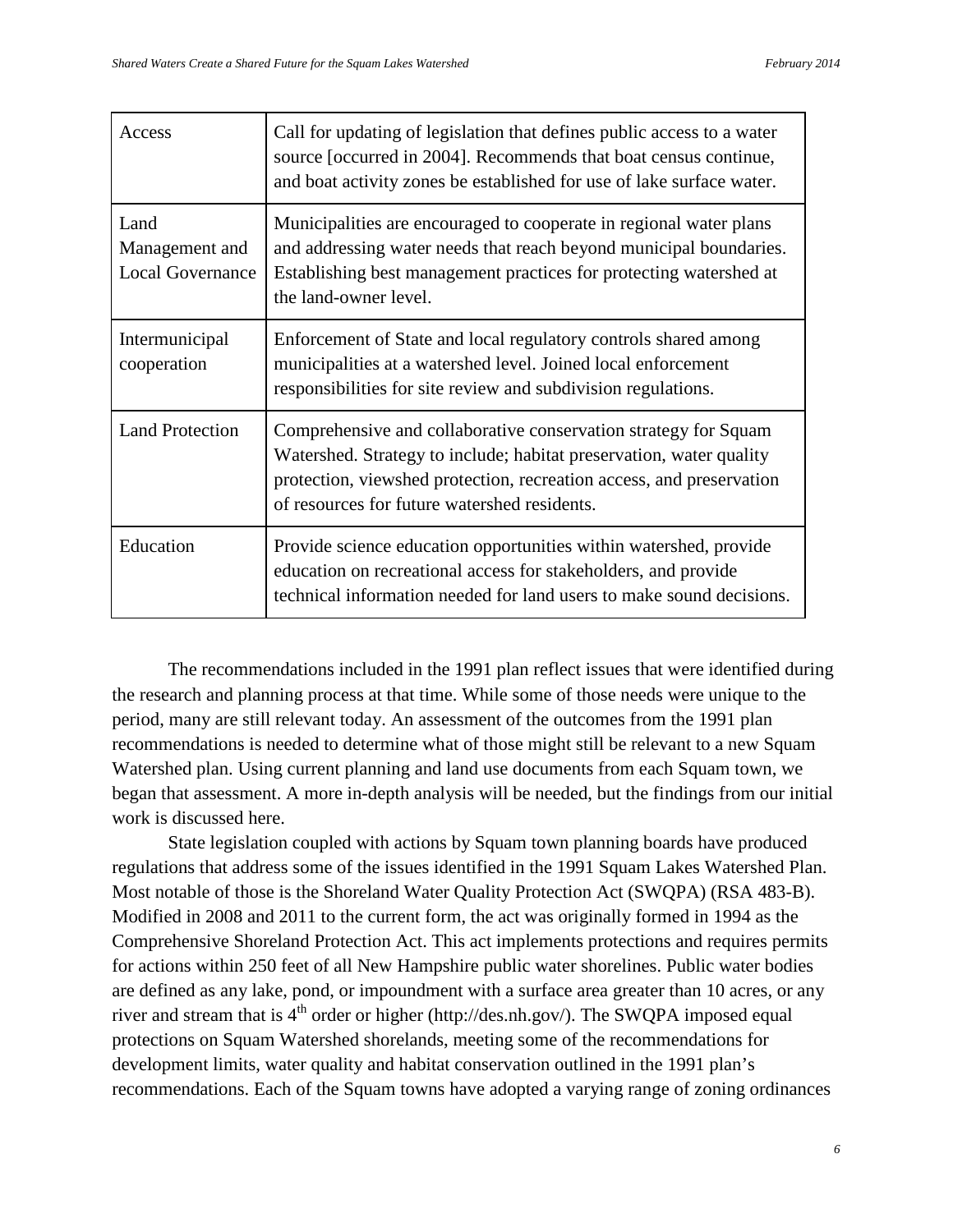and subdivision regulations that address issues such as steep slope development, erosion or runoff, wetlands conservation, and preservation of open space or habitat. However, the presence and stringency of many of these regulations vary among Squam communities. The specifics of those regulations are shown in Appendix A.

Water quality monitoring was a recommendation of the 1991 Squam Lakes Watershed Plan. The current Master Plans of three towns describe the need for monitoring, and some even include informal goals for establishing monitoring programs (see table A-2). Absent from the planning documents, however, are actual provisions or parameters for water quality monitoring beyond the vaguely defined Master Plan goals. Monitoring programs by the towns may exist, but we were unable find evidence of them in town documents. Efforts are being taken by organizations outside of town planning, as was suggested in Ashland's Master Plan. Water quality monitoring has been carried out for 35 years primarily by the Squam Lakes Association (SLA) in conjunction with the University of New Hampshire and NH Department of Fish and Game. The SLA also conducted a bioinventory in 2001. This data provides a valuable way of tracking changes in the watershed through time, some of which could be matched with changes in land use regulations. An expansion of monitoring programs to each town that includes both streams and lakes would provide localized data on each town's water quality, such data could then inform regulations and activities that impact water resources.

#### **Squam Lakes Watershed Town Meeting**

Using the 1991 plan's recommendations alongside our compilation of current Squam Lakes Watershed regulations, a town hall meeting was held on January 23, 2014 at the SLA Resource Center in Holderness. The purpose of the meeting was to provide an introduction to watershed planning, reexamine the original 1991 Squam Lakes Watershed Plan, identify current land use issues and priorities in the watershed and area towns, and determine how a new watershed plan might be cooperatively developed. Thirty-one people were in attendance, including individuals from each of the Squam towns and several from nearby communities. To identify existing values inherent to Squam, a World Café method of discussion was used. We called this the "Squam Café" and participants sat at three tables, each with a different question to guide the discussion at each table. Discussion periods were 20 minutes long, and participants were instructed to move to a new table with different members after each discussion period. By the end of the exercise, all participants had taken part in discussion at all three table topics. In addition to open dialogue, participants were encouraged to record their thoughts on the paper table cloths at each station. This method creates a record of the discussion, and, since the record remains on the table for the next group, it also contributes to discussions of each new group at the table.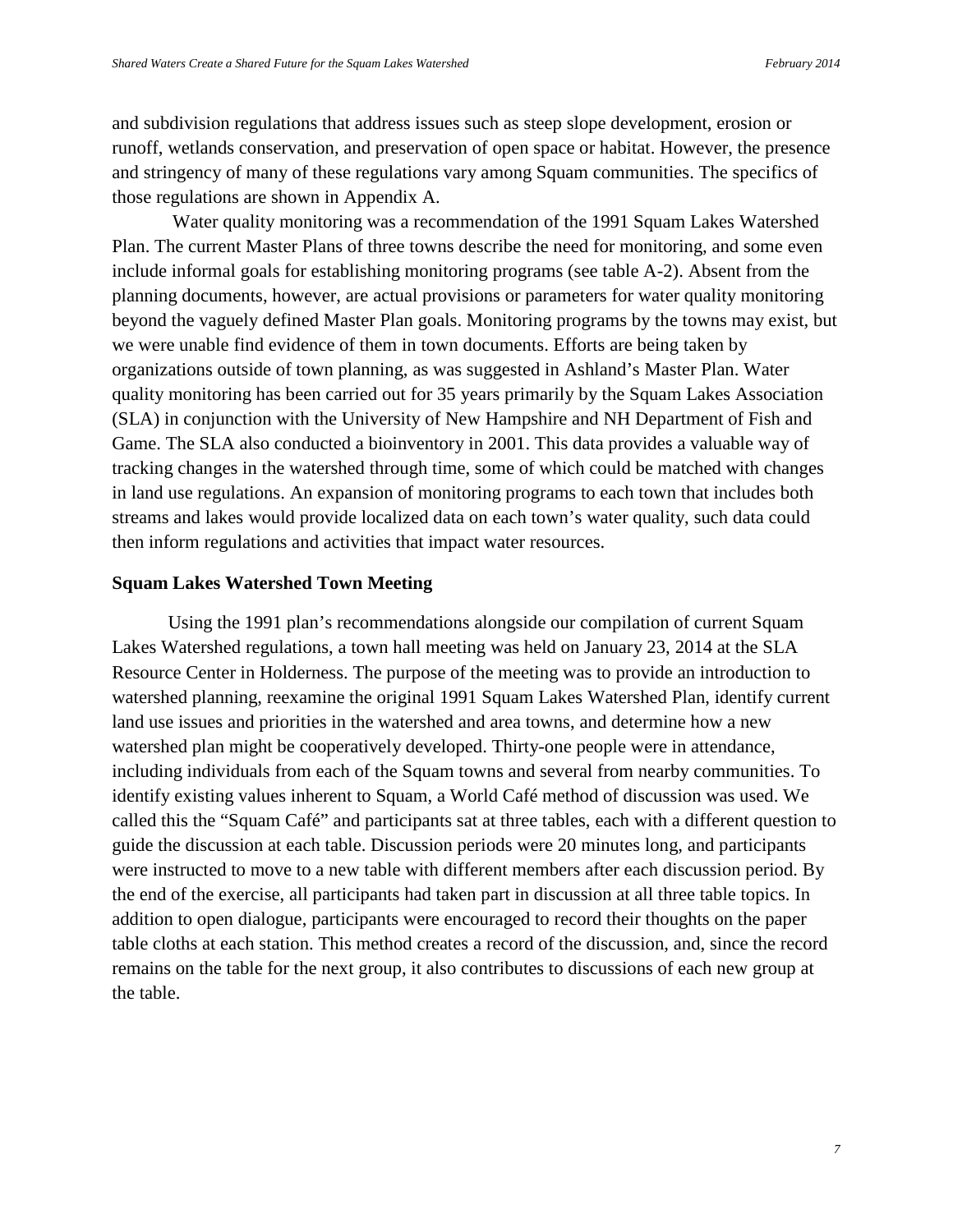

Photo credit: June Hammond Rowan. Photograph taken January 23, 2014 at Squam Lakes Association.

The following three questions were used in the World Café themed exercise. Provided below each question is a box containing a representative selection of some topics discussed by community members. A full record of those comments can be found in Appendix B.

- 1. What are the current land use priorities and issues in your town? What are the current land use priorities and issues in the Squam Watershed?
	- Regulatory conflicts: zoning, setbacks, development
	- Protecting viewsheds: light ordinances, raised docks, lake levels
	- Water quality: dug-in boathouses, faulty septic systems, stormwater runoff
	- Wildlife Habitat: land protection
	- Alternative Energy Sources

2. How can we cooperatively develop a new Squam Watershed plan in the next two years?

- **Examine past work and update: reexamine past plans, what** has been done and what is needed?
- Actions: find money, look at interests of landowners/taxpayers vs. visitors, let each town know what others do, find common ground,
- Leading the way: stakeholder organizations, collaborative town meeting, SLA involvement
- Current obstacles: balance, development, "live free or die"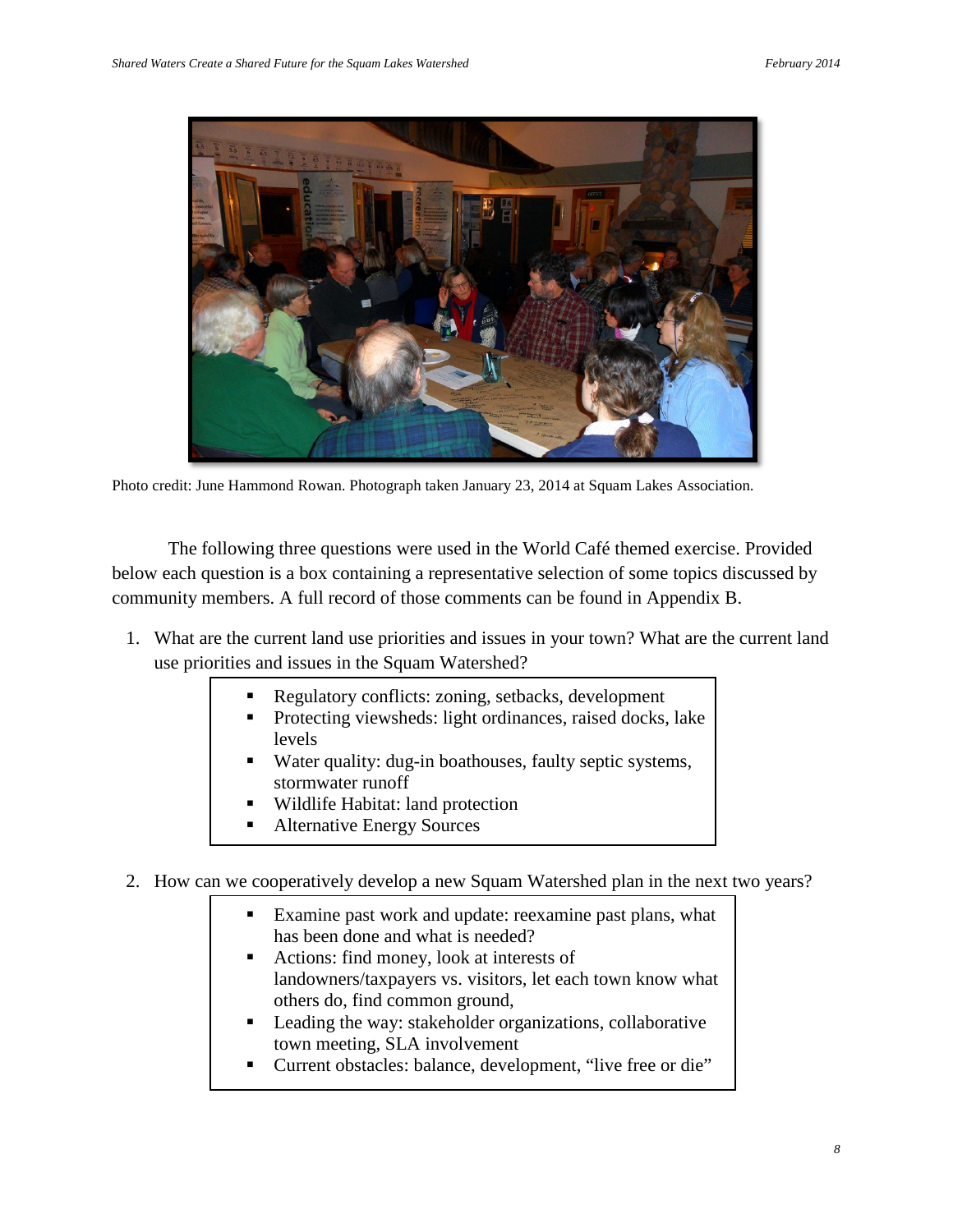- 3. What are the resources in the watershed that we all share and what are the concerns about these resources?
	- Land: protected land, open land, air quality, setbacks, wildlife habitats, loons,
	- Water: stormwater, water quality changes, fishing
	- Culture: Squam culture, sense of place, passion for the lake, tax rates, ownership, economic resources, views, recreation, technology, education, spiritual quality

It was apparent to us throughout the meeting that there was a lack of awareness of the 1991 Squam Watershed Plan among a majority of attendees. This confirmed the observations made during our research, that the 1991 document is not guiding planning and policy within the five Squam towns. The reasons for this are various, but are likely a result of the town orientated level of organization among rural regions of New Hampshire. Independence and regulatory selfrule are highly valued by small communities, especially those in the Squam Watershed. As a result, implementing a regional strategy such as the 1991 Squam Watershed Plan is not done without buy-in from each individual town. This is not to say that the 1991 Plan did not warrant watershed wide attention, it simply was underutilized without a formal line of communication for implementing the Plan's goals. As was noted consistently during the Squam Café exercise, stakeholders recognize the need for, and also wish for, more effective communication between towns. Similarly, participants often noted the benefits that could come from a watershed plan despite the hurdles in might pose. While implementing a new Squam Watershed Plan will be a large task, the remarks gathered clearly indicate that there is both an interest and a willingness among current Squam stakeholders to begin working on this project.

Common discussion themes were land conservation, runoff, septic systems, water quality degradation, Squam culture and quality of life, recreation, obstacles to updating the watershed plan, and unifying ordinances in the five Squam towns. These are all topics requiring discussion in drafting a new Watershed plan, and their inclusion here can be directly useful in framing that discussion. For instance, while there was no consensus on who should lead the way in updating the 1991 Squam Lakes Watershed Plan, a whole range of potential leaders and contributors was listed (Appendix B). Similarly, there was no specific agreement on what needs updating in the 1991 Plan, but a list of topics to consider was recorded. Utilizing the commentary in this manner offers a good starting point for future discussion.

The commentary from the Squam Café exercise indicates that the lake communities hold similar values and view many of the same topics as important within the watershed. The comments also reveal that there is a diverse view on why certain issues are important, and especially on how to address those issues through a Squam Lakes Watershed Plan. Fleshing out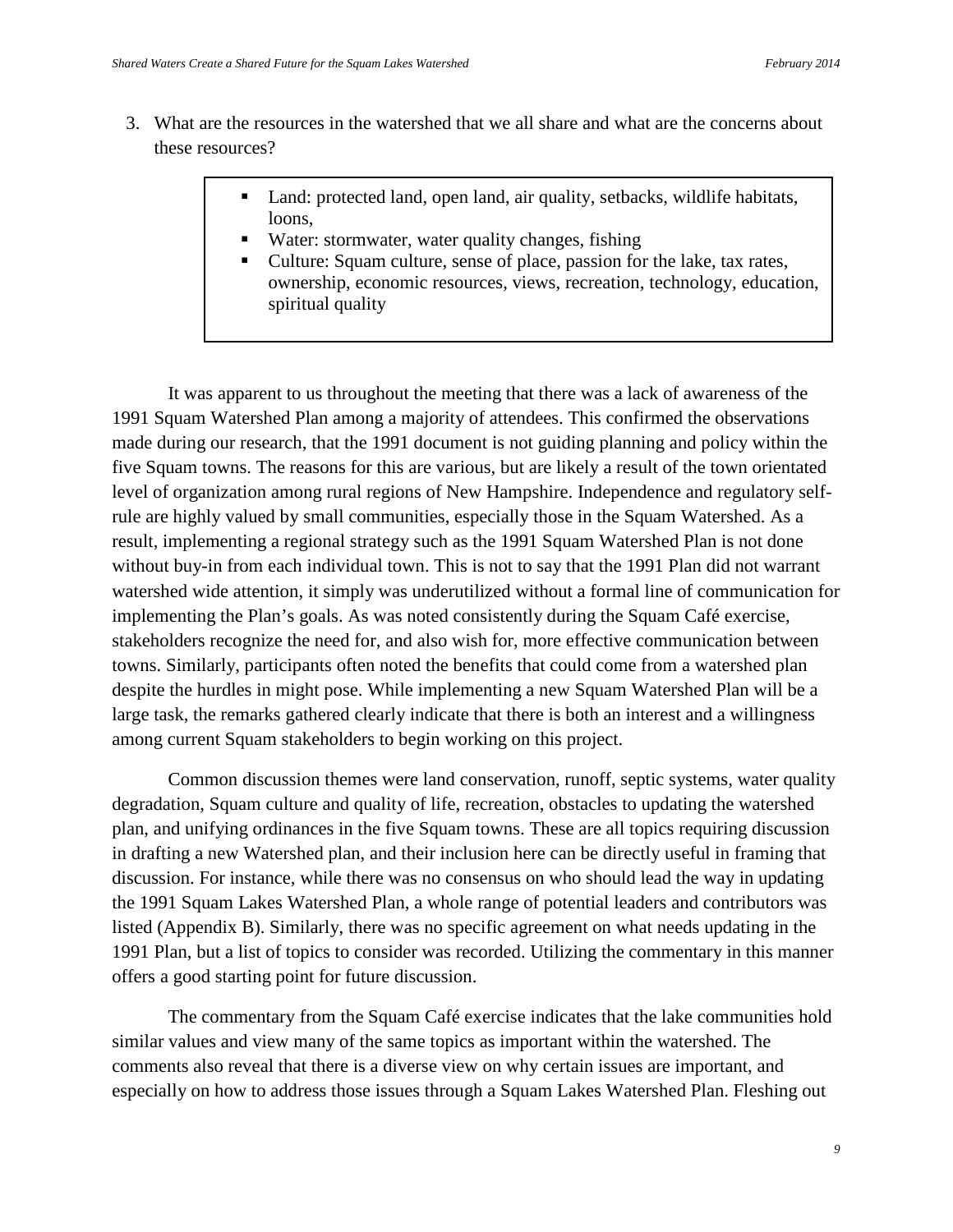those congruencies while highlighting the differences was the intent of the Squam Café exercise. By understanding where the points of agreement and conflict lie, the Squam Watershed planning process can be initiated.

## **Where to Go From Here?**

The assessment of outcomes of the 1991 Squam Lakes Watershed Plan as well as comments from the January 2014 Squam Watershed meeting provide the basis for our report's recommendations for the Squam Watershed planning process. Our recommendations could be considered as the "low hanging fruit", or actions that are easily identified as being essential next steps to updating and creating a new Squam Lakes Watershed Plan.

## Recommendations:

1. A formal line of communication should be established among towns in the Squam Lakes Watershed dedicated to watershed level planning.

A watershed plan is organized at the watershed level. To inform a watershed plan, communication must also occur at the watershed level. Currently there seems to be disconnection in communication among the five Squam towns. Opening a formal line of communication among Squam towns will better allow identification of shared objectives and planning activities occurring in each municipality. This could be as formal as a regularly occurring meeting, or as informal as conference calls through phone or video chat platforms. Utilizing current information technology such as shared document sites, and online group forum discussions would also be helpful for maintaining lines of communication. A number of Squam Café comments referred to the need for a watershed planning leader in each town. Towns need to determine who those leaders will be; members of the town planning board, board of selectmen, zoning board of adjustment members, or specially designated watershed planning members. Much commentary also suggested that the SLA play a coordinating role in such an effort. Towns should consider how the SLA might be able to coordinate with the watershed planning process.

2. Collaboratively, towns in the Squam Lakes Watershed should identify shared watershed resources. Individually, each town should understand the ways their town's regulations and ordinances affect those shared resources.

The goal of a watershed plan is to provide a framework for conserving shared resources, for the benefit of all watershed stakeholders. Before assembling a framework, those shared resources need to be identified. Commentary on shared resources gathered from the Squam Café provide a start to this, and participants identified clean water, sense of place, limited land development, beautiful views, loons, spiritual quality, and many others (Appendix B-3). Once identified, Squam communities can begin to examine the role each town plays in influencing those resources through regulations, zoning, ordinances, and overall community values. We have begun that process here, and it is our hope that the matrices outlining the current state of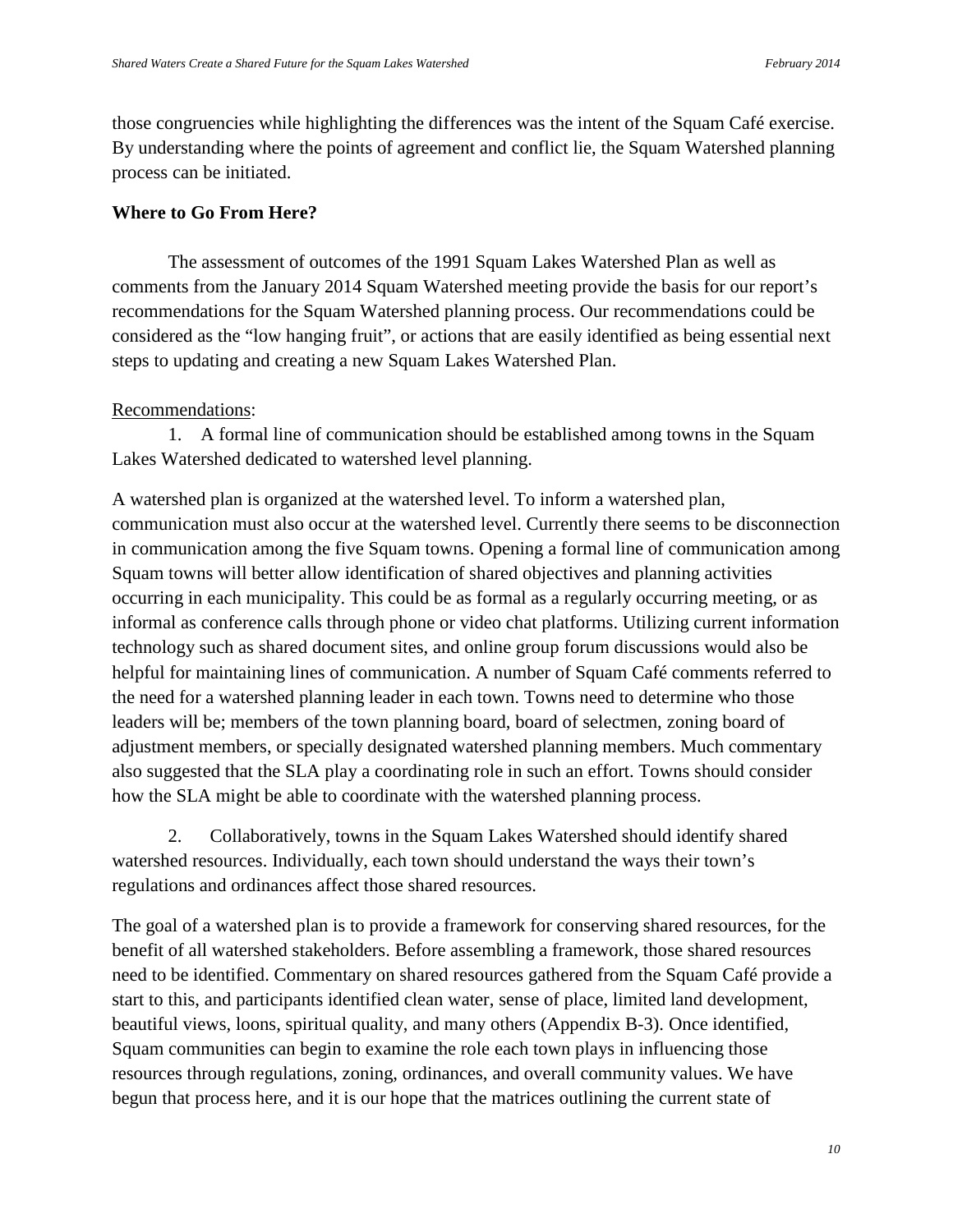watershed related regulations will be useful in further synthesis.

3. Begin establishing watershed-wide standards for land use regulations that impact shared Squam resources.

Squam watershed resources are equally vital among communities, and watershed regulations should reflect this. Once variances in setbacks, overlay districts, slope regulations, etc. are understood, the next step of the planning process will involve streamlining those standards throughout the watershed. This process might begin with an evaluation of the SWQPA administered regulations, and a determination of their adequacy for Squam specific resource goals. Given the exceptional quality of the Squam watershed and local communities' visions, it might be necessary to implement shoreland regulations that are more stringent than statewide SWQPA levels. This step will require significant discussion and consensus. As noted by stakeholders themselves through the Squam Café commentary, this will require addressing an array of obstacles such as differences in town septic programs, conflicting regulations for Squam and Winnipesauke shorefronts, differing views of development, differing land acreages in trusts, and others (see Appendix B). Furthermore, having a watershed based perspective reminds stakeholders that most land use practices in the watershed can affect the lakes, not just those within a small shoreland buffer.

4. Create a framework and criteria for continual 'checking in' on the status of the Squam Watershed with all communities.

Considered an exemplary effort and a guide for watershed planning throughout the state, the 1991 Squam Lakes Watershed Plan was a noteworthy accomplishment. In the more than two decades since its completion, the plan has shifted from serving as a tool for planning to instead providing a snapshot of past Squam initiatives. We found no evidence that towns in the watershed are using the 1991 Squam Lakes Watershed Plan in assembling their plans and regulations even though it does contain valuable information. This fate must be avoided for future Squam plans. By providing a means for the continual assessment of watershed regulations, and allowing for updates that reflect changing issues and needs, the next Squam Watershed Plan will be a "living document." Criteria for measuring the state of the watershed should be established and monitored overtime. This will provide feedback that can assess long-term effectiveness of a watershed plan, and identify areas of needed attention. Ideally criteria will be selected for each category of Squam shared resources and values including; water quality, habitat and wildlife, recreation, viewshed, economic vitality, and human well-being.

#### **Conclusion**

Updating the Squam Lakes Watershed Plan is a needed task that will involve significant investment of time and effort. This is a unique task in that it sets a stage for Squam towns to come together to protect shared resources and uphold common values. The end product will be a document that can inform planning processes at the Squam level, and also at the EPA, NH DES,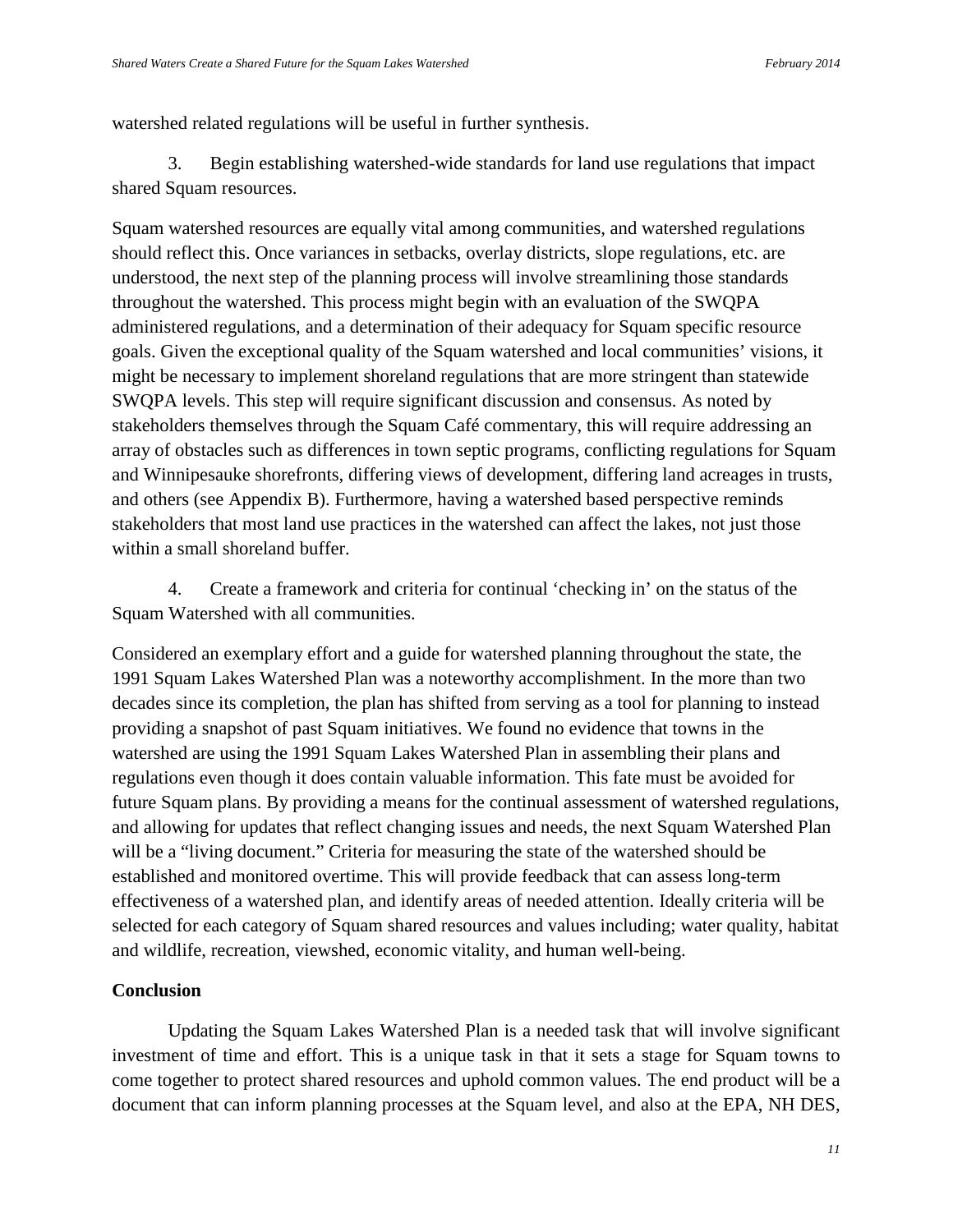and similar watersheds across the state. Squam towns have a range of regulations and ordinances that directly affect watershed resources and a watershed plan will help inform the use of these regulations and ordinances. While the 1991 Squam Watershed Plan has informed some actions over the past 20 years, the plan is no longer being effectively used in today's Squam communities. There are new land use planning techniques that could be helpful in protecting shared watershed resources and, if appropriate for adoption in the Squam Lakes watershed, such techniques could be articulated in a new plan.

We recommend that the Squam towns begin collaborating to identify resources that need long-term management objectives and actions. Once identified, towns should craft unified regulations for effective management of those resources. A set of indicators should then be identified to monitor the plan's effectiveness at meeting the needs of the watershed and its shared resources. Reaching these objectives depends upon the state of communication, leadership, and commitment from watershed towns, organizations, and citizens.

While implementing a new Squam Watershed Plan will be a large task, our findings clearly indicate that there is both an interest and a willingness among current Squam stakeholders to begin working on this project.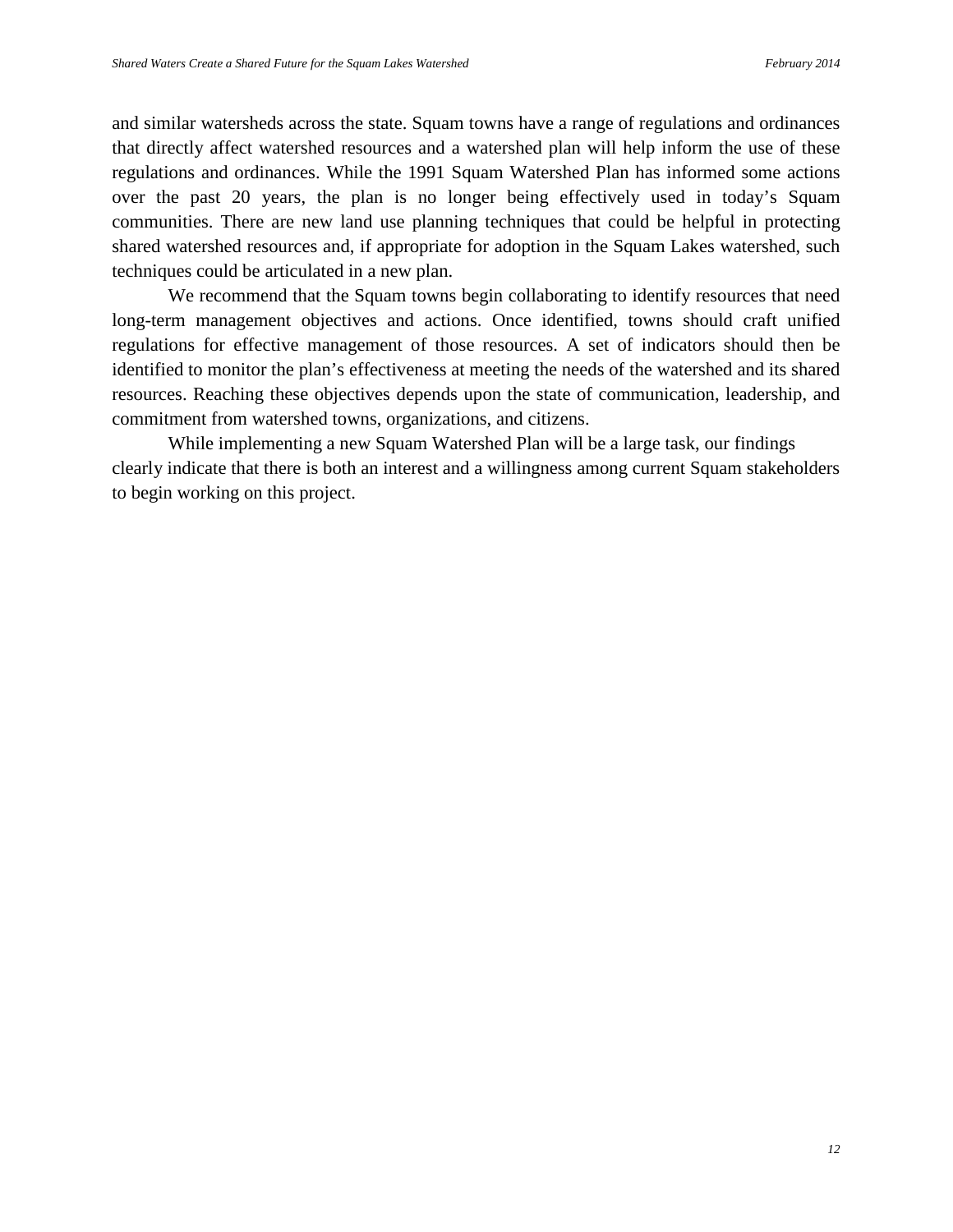#### **References**

New Hampshire Office of State Planning. (1991) *Squam Lakes Watershed Plan*. New Hampshire Office of State Planning, Concord.

Newfound Lake Region Association. 2009. Watershed Master Plan. Accessed at <http://www.newfoundlake.org/watershedmasterplan.html>

United States Environmental Protection Agency. 2008. Handbook for Developing Watershed Plans to Restore and Protect Our Waters. Office of Water: Nonpoint Source Control Branch. Washington, DC. Accessed at

http://water.epa.gov/polwaste/nps/upload/2008\_04\_18\_NPS\_watershed\_handbook\_handbook.pd f

United States Environmental Protection Agency. 2011. Watershed Management Resources at EPA Factsheet. EPA Office of Oceans, Wetlands, and Watersheds: Nonpoint Source Control Branch. Washington, DC. Accessed at

[http://water.epa.gov/type/watersheds/datait/watershedcentral/upload/WMR\\_factsheet\\_508.pdf](http://water.epa.gov/type/watersheds/datait/watershedcentral/upload/WMR_factsheet_508.pdf)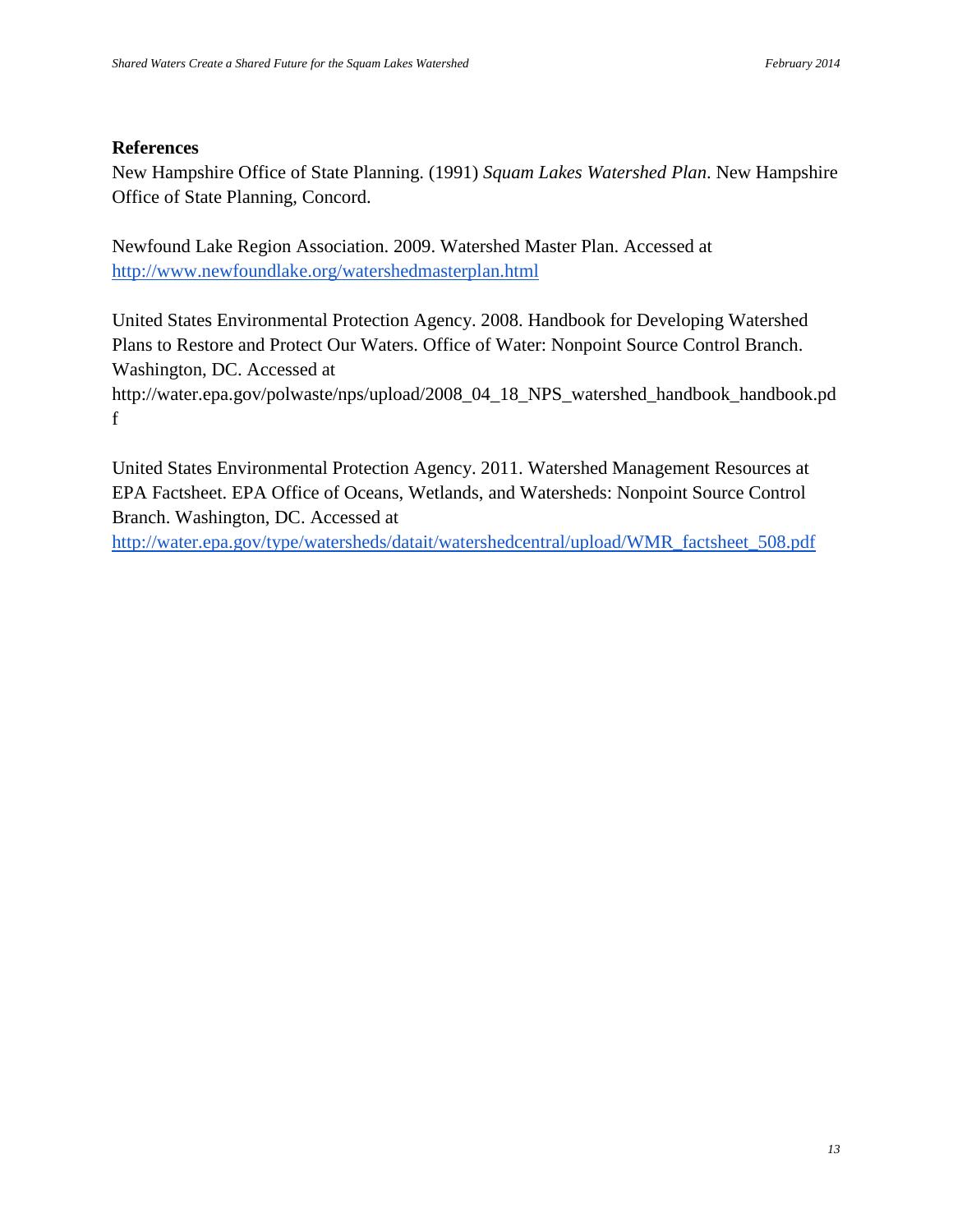# **Shared Waters Create a Shared Future for the Squam Watershed- APPENDICES**

#### **Appendix A: Comparative Town Charts**

- *A-1: Squam Master Plans*
- *A-2: Squam Water Quality*
- *A-3: Wetlands and Rivers*
- *A-4: Land Conservation and Habitat Protection*
- *A-5: Visual Resources and Shoreline Regulations*

#### **Appendix B: Squam Watershed Town Meeting Data**

*B-1: Discussion from Table One B-2: Discussion from Table Two B-3: Discussion from Table Three B-4: Group Concluding Thoughts*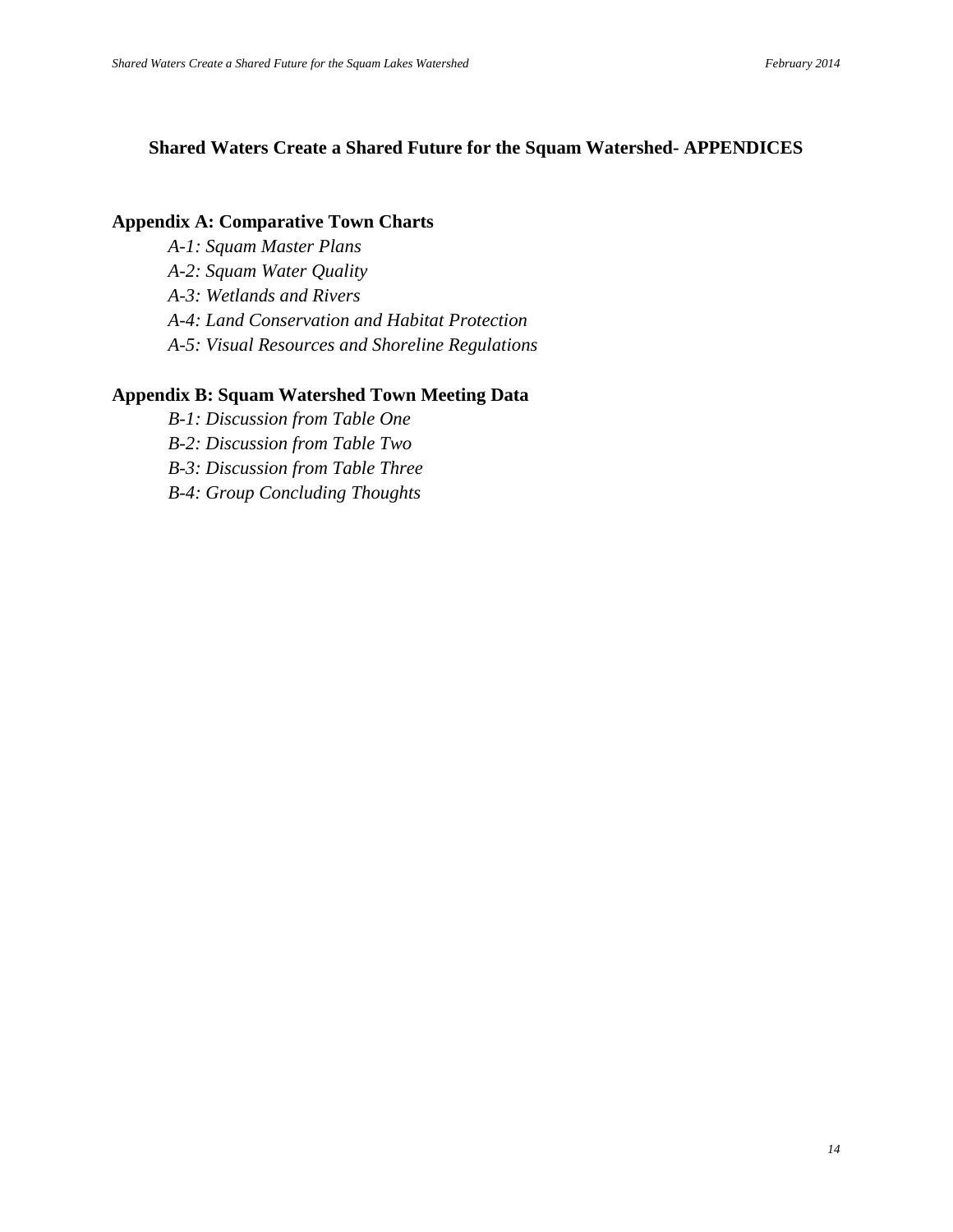#### **Appendix A: Comparative Town Charts**

*A-1: Squam Master Plans*

|                       | Sandwich (2011)                                                                                                                                                                                                                                     | Holderness (2007)                                                                                                                                                                                                                                        | <b>Ashland</b> (2011)                                                                                                                                         | Center Harbor (2012)                                                                                                                                                                                                                                                                                                                                  | Moultonborough (2008)                                                                                                                                                                                                                                                                                                                   |
|-----------------------|-----------------------------------------------------------------------------------------------------------------------------------------------------------------------------------------------------------------------------------------------------|----------------------------------------------------------------------------------------------------------------------------------------------------------------------------------------------------------------------------------------------------------|---------------------------------------------------------------------------------------------------------------------------------------------------------------|-------------------------------------------------------------------------------------------------------------------------------------------------------------------------------------------------------------------------------------------------------------------------------------------------------------------------------------------------------|-----------------------------------------------------------------------------------------------------------------------------------------------------------------------------------------------------------------------------------------------------------------------------------------------------------------------------------------|
| VISION                | 1. Retain rural character<br>2. Protect natural resources &<br>aesthetics<br>3. Preserve cultural &<br>architectural heritage<br>4. Promote social, cultural,<br>housing & recreation<br>5. Provide employment<br>opportunities                     | 1. Protect the natural<br>resources & aesthetics<br>2. Preserve the rural<br>character of the town<br>3. Balance tourism and<br>other low impact<br>opportunities                                                                                        | 1. Enhance the town's<br>position as an outdoor<br>recreation destination<br>2. Improve housing options<br>3. Foster "low-impact"<br>business opportunities   | 1. Maintain small-town, rural<br>atmosphere<br>2. Preserve natural resources,<br>scenic views, historic resources,<br>and working landscapes<br>3. Encourage small business<br>development in the recreation<br>and tourism sector                                                                                                                    | 1. Protect and preserve<br>historical and environmental<br>resources.<br>2. Uphold the Town's rural<br>character.<br>3. Provide a high quality of<br>life.                                                                                                                                                                              |
| LAND                  | 90% undeveloped, 8%<br>agricultural, 2% is developed                                                                                                                                                                                                | 89% undeveloped, 3% is<br>agricultural,<br>and 8% is developed                                                                                                                                                                                           | 79% undeveloped, 2% is<br>agricultural, and 19% is<br>developed                                                                                               | 86% undeveloped, 5% is<br>agricultural,<br>and 9% is developed                                                                                                                                                                                                                                                                                        | 73% is undeveloped, and most<br>of the developed land area<br>$(57%)$ is residential                                                                                                                                                                                                                                                    |
| <b>ZONES</b>          | Rural/Residential; Historic;<br>Commercial; Shoreland;<br>Skyline                                                                                                                                                                                   | General Residential; Rural<br>Residential; Commercial<br>District; River Corridor<br>Overlay; Flood Hazard;<br>Waukegan Watershed                                                                                                                        | Commercial $1 & 2$ ;<br>Industrial/Commercial;<br>Village Residential; Rural<br>Residential; Pemi Overlay;<br>Little Squam/ Squam River<br>Overlay            | Agricultural/Rural; Residential;<br>Commercial/Light Industry;<br>Commercial/Village Area;<br><b>Wetlands Conservation</b>                                                                                                                                                                                                                            | Residential/Agricultural;<br>Commercial 1,2,&3                                                                                                                                                                                                                                                                                          |
| <b>LAND USE GOALS</b> | 1. Digital information system<br>that will link both spatial and<br>community information<br>2. Manage growth to reflect<br>rural values<br>3. Maintain and enhance<br>existing unfragmented lands<br>and active farming and<br>forestry activities | 1. Map resource values<br>2. Adopt conservation<br>subdivision regulations<br>3. Create architectural<br>standards<br>4. Smart growth audit<br>5. Regulate steep slope<br>development<br>6. Conduct a build out<br>analysis<br>7. Digitize wetlands maps | 1. Infill development - use<br>existing buildings and<br>developed land<br>2. Potentially expand<br>residential development in<br>the Village zoning district | 1. Creating a cluster subdivision<br>ordinance: Increase residential<br>density in order to decrease land<br>consumption and lower cost of<br>housing.<br>2. Scenic resources: Create an<br>inventory and prioritize<br>viewpoints and<br>viewsheds.<br>3. Create design guidelines for<br>buildings, landscaping, and<br>infrastructure in the town. | 1. Coordinate ordinances,<br>regulations, and rules<br>2. Refine existing land use<br>ordinances, regulations and<br>rules, and create new land use<br>ordinances, regulations and<br>rules<br>3. Retain town character<br>4. Create districts of higher<br>residential density where<br>conditions permit, and preserve<br>open space. |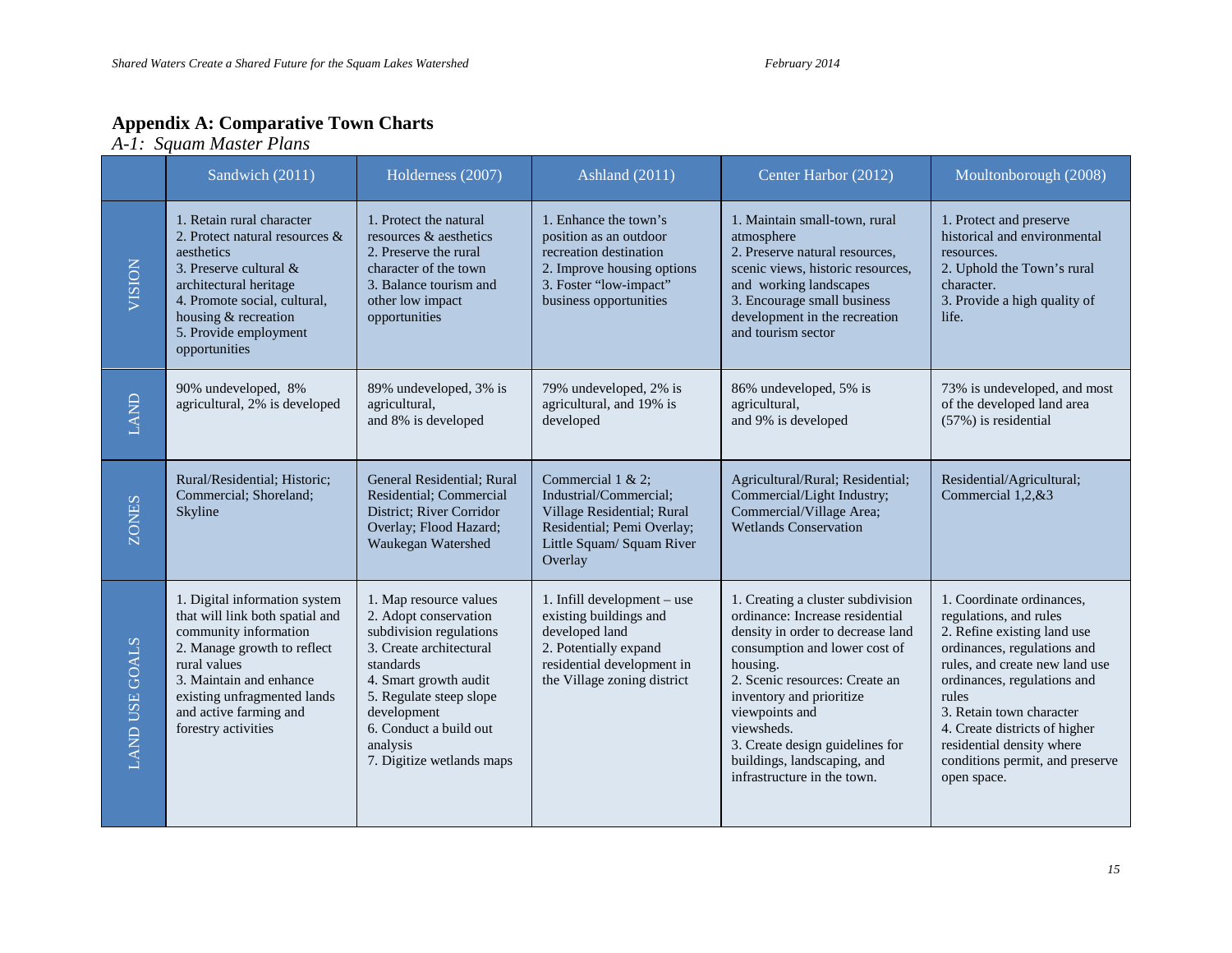| A-2: Squam Lakes Watershed Water Quality |  |  |  |
|------------------------------------------|--|--|--|
|------------------------------------------|--|--|--|

| Community            | <b>Master Plan</b><br>Vision includes<br><b>Water Quality</b> | <b>Identifies Threats to Water</b><br>Quality                                               | Provisions for Water Quality<br>Monitoring                                                    | <b>Regulates Actions</b><br><b>Affecting Water</b><br>Quality |
|----------------------|---------------------------------------------------------------|---------------------------------------------------------------------------------------------|-----------------------------------------------------------------------------------------------|---------------------------------------------------------------|
| Ashland              |                                                               | X - in Master Plan Natural<br>Resources (Mercury, bacteria,<br>pH, invasive plants)         | Local organization efforts.                                                                   | Site review runoff<br>regulations                             |
| <b>Center Harbor</b> | X                                                             |                                                                                             |                                                                                               | Wetland protection<br>ordinances                              |
| Holderness           | X                                                             | X - in Master Plan Natural<br>Resources (Mercury, bacteria,<br>salt piles, junkyard runoff) | Master Plan goal of Water Quality<br>contamination monitoring, local<br>organization efforts. | Groundwater<br>protection ordinances                          |
| Moultonborough       | X                                                             |                                                                                             | Master Plan goal of well<br>monitoring                                                        | Toxic waste<br>regulations                                    |
| Sandwich             | X                                                             |                                                                                             |                                                                                               | Site review runoff<br>regulations, Wetland<br>ordinances      |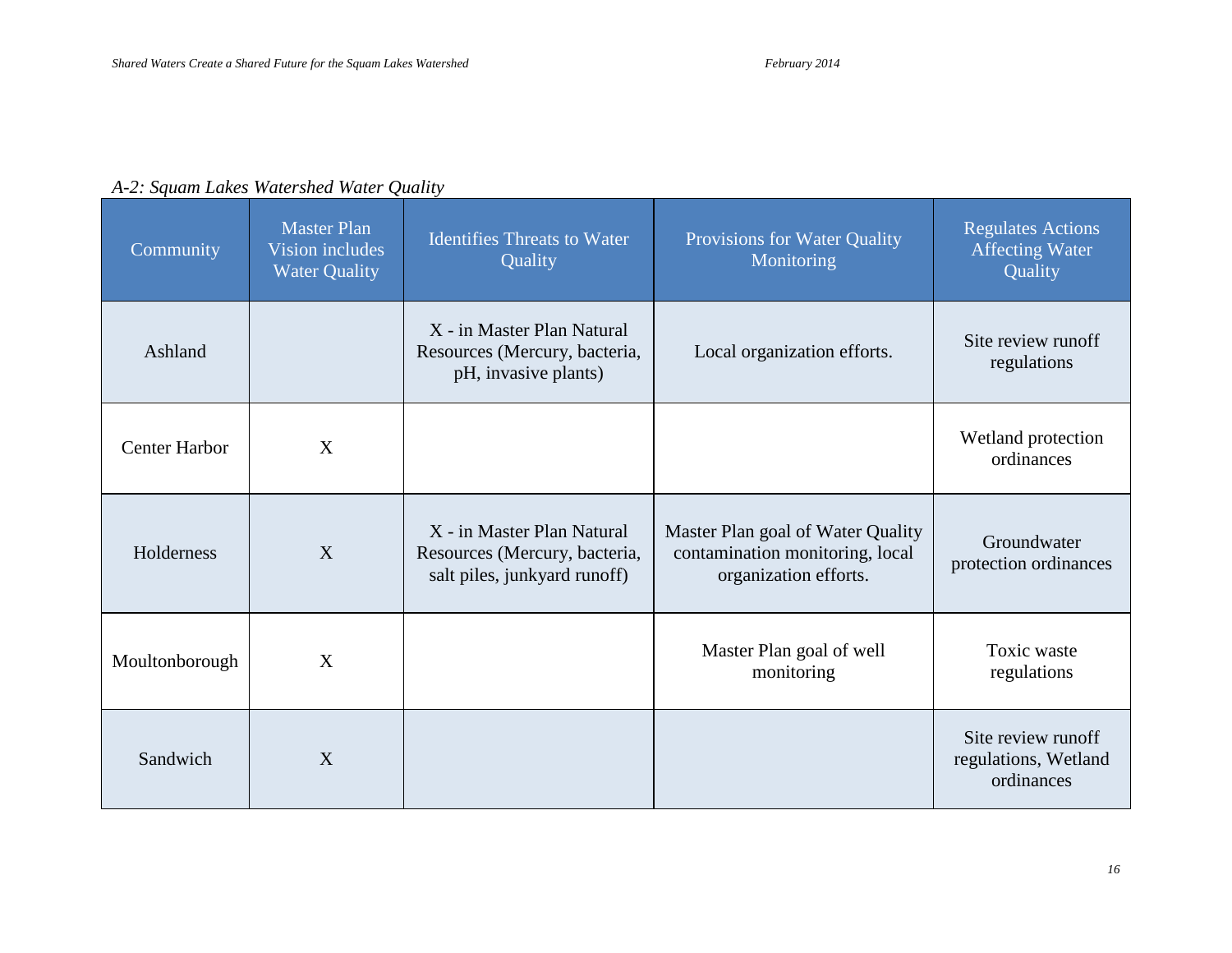# *A-3: Wetlands and Rivers*

| <b>Town</b>          | <b>River Zoning</b>                                                                                                  | <b>Wetland Specific Zoning</b>                                                           | <b>Flood Zone Regulations</b>                                                                 |
|----------------------|----------------------------------------------------------------------------------------------------------------------|------------------------------------------------------------------------------------------|-----------------------------------------------------------------------------------------------|
| Ashland              | Pemi: boundary of 500ft or 1000ft<br>in floodplain; Squam: 250ft; No<br>structure on 15% slopes; No septic<br>125ft. |                                                                                          | All structures must be reasonably<br>safe from flooding by design, as<br>deemed by Inspector. |
| <b>Center Harbor</b> |                                                                                                                      | No structure within 100ft.                                                               | All structures must be reasonably<br>safe from flooding by design, as<br>deemed by Inspector. |
| Holderness           | Pemi: 500ft boundary; No structure<br>on $>15\%$ slopes; No septic within<br>125ft; notes root system removal        |                                                                                          | All structures must be reasonably<br>safe from flooding by design, as<br>deemed by Inspector. |
| Moultonborough       | $50$ ft                                                                                                              | No structure within 50 ft.,<br>vegetation buffer within<br>adjacent 25 ft.               | All structures must be reasonably<br>safe from flooding by design, as<br>deemed by Inspector. |
| Sandwich             | Within 50 ft, <50% tree basal area<br>felled; stumps/roots must remain                                               | Wetlands $> 15,000$ sq.ft; no<br>dwelling within 100 ft. and<br>no septic within 125 ft. | All structures must be reasonably<br>safe from flooding by design, as<br>deemed by Inspector. |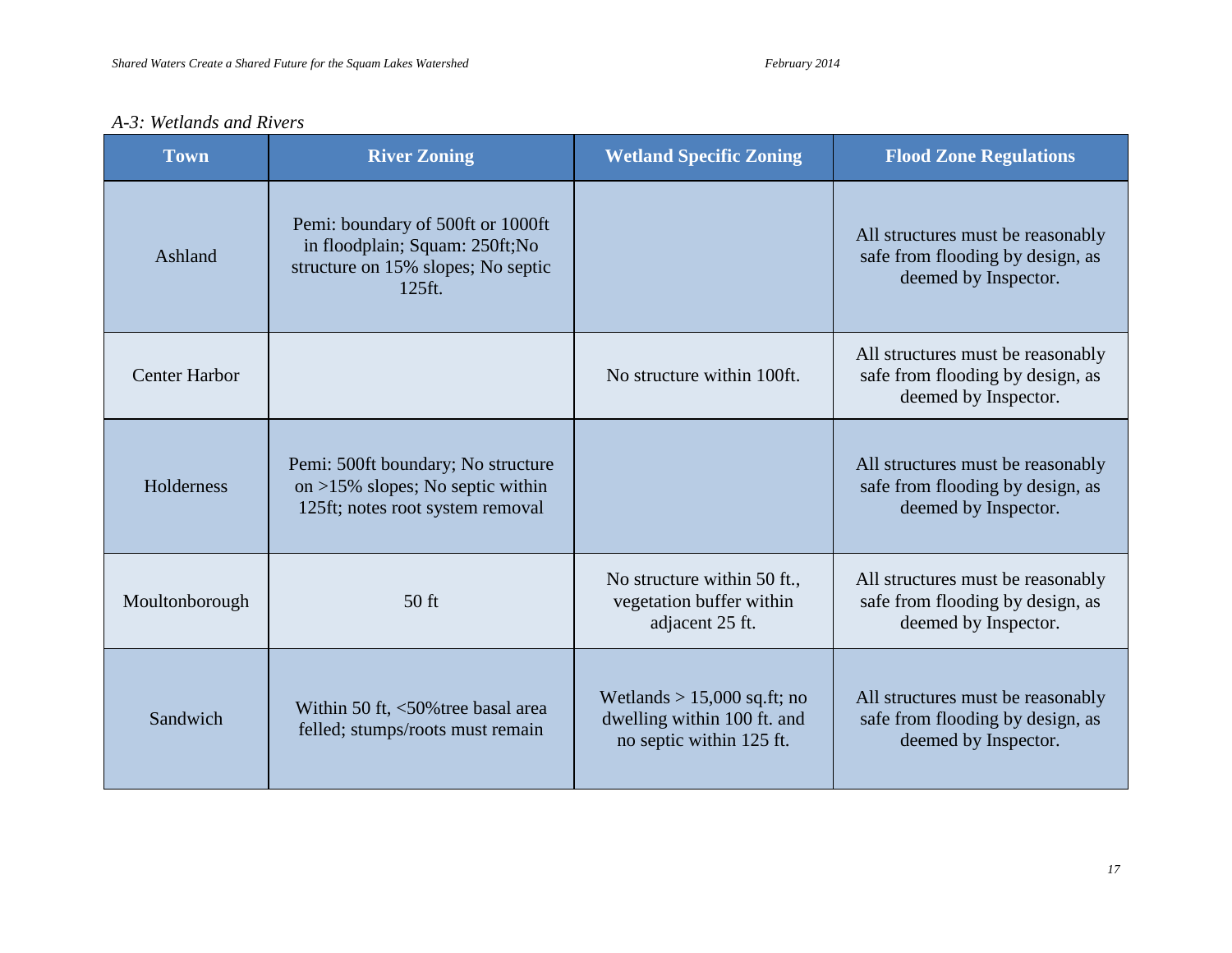open space (5%)

clustering, open space (15%)

space  $(15\%)$ 

|                      | A-4. Lana Conservation and Habital Frotection                   |                                  |                                        |                                                 |                                                    |  |
|----------------------|-----------------------------------------------------------------|----------------------------------|----------------------------------------|-------------------------------------------------|----------------------------------------------------|--|
| <b>Community</b>     | <b>Master Plan identifies</b><br>strategies for<br>conservation | <b>Modeling future</b><br>growth | <b>Low-density</b><br>zoning districts | <b>Subdivision</b><br><b>strategies</b>         | <b>Habitat and</b><br>conservation<br>inventory    |  |
| Ashland              | X                                                               | Development<br>constraints       | X                                      | clustering,<br>open space,                      |                                                    |  |
| <b>Center Harbor</b> | X                                                               | Development<br>constraints       | X                                      | clustering,<br>open space,<br>habitat inventory | Habitat inventory<br>during subdivision<br>process |  |
| Holderness           | X                                                               | Development<br>constraints,      | $\mathbf X$                            | clustering,<br>$\sqrt{2}$                       | Co-occurrence<br>mapping,<br>Rare & Endangered     |  |

Build-out model

Development constraints, Smart growth audit Build-out model

Sandwich  $X$   $X$  clustering, open  $X$  clustering, open  $X$  clustering, open

Listed as action item in Master Plan

# *A-4: Land Conservation and Habitat Protection*

Moultonborough X

species inventory, Sig. Habitat inventory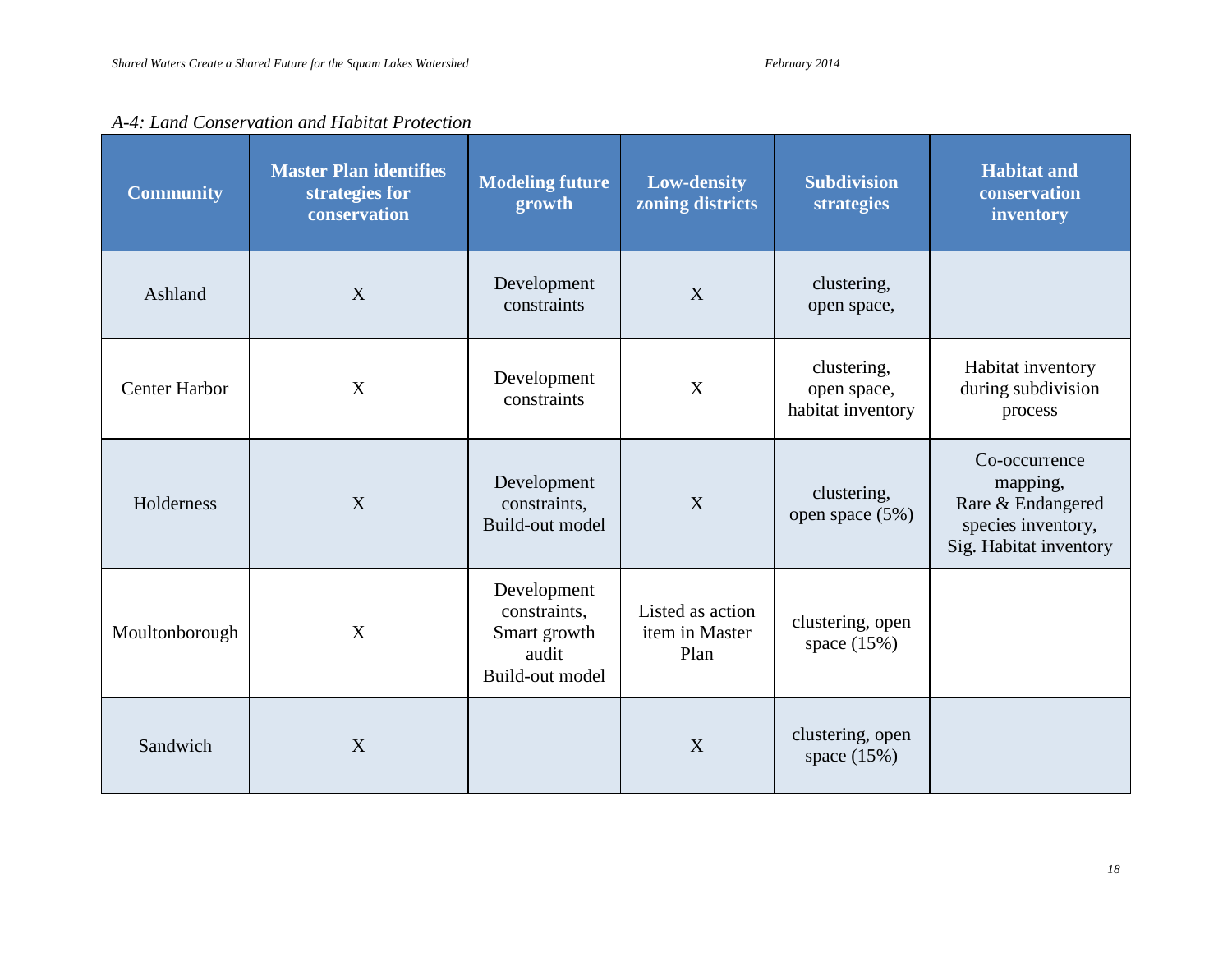# *A-5: Visual Resources and Shoreline Regulations*

| <b>Community</b>     | <b>Uses slope to</b><br>calculate<br>minimum lot sizes | <b>Uses slope AND soil</b><br>type to calculate<br>minimum lot sizes | $15\%$ slopes                                                                                                                                  | $25\%$ slopes             |
|----------------------|--------------------------------------------------------|----------------------------------------------------------------------|------------------------------------------------------------------------------------------------------------------------------------------------|---------------------------|
| Ashland              | X                                                      | X                                                                    | <b>Conditional Use Permits</b>                                                                                                                 | Development<br>prohibited |
| <b>Center Harbor</b> | X                                                      | X                                                                    |                                                                                                                                                | Development<br>prohibited |
| Holderness           | X                                                      |                                                                      | <b>Conditional Use Permits; Extensive</b><br>performance standards; Development on 15%<br>slopes prohibited in river corridor overlay<br>zone. | Development<br>prohibited |
| Moultonborough       | X                                                      | X                                                                    |                                                                                                                                                | Development<br>prohibited |
| Sandwich             | X                                                      |                                                                      | Conditional Use Permits; Extensive<br>performance standards; Limited town liability                                                            | Development<br>prohibited |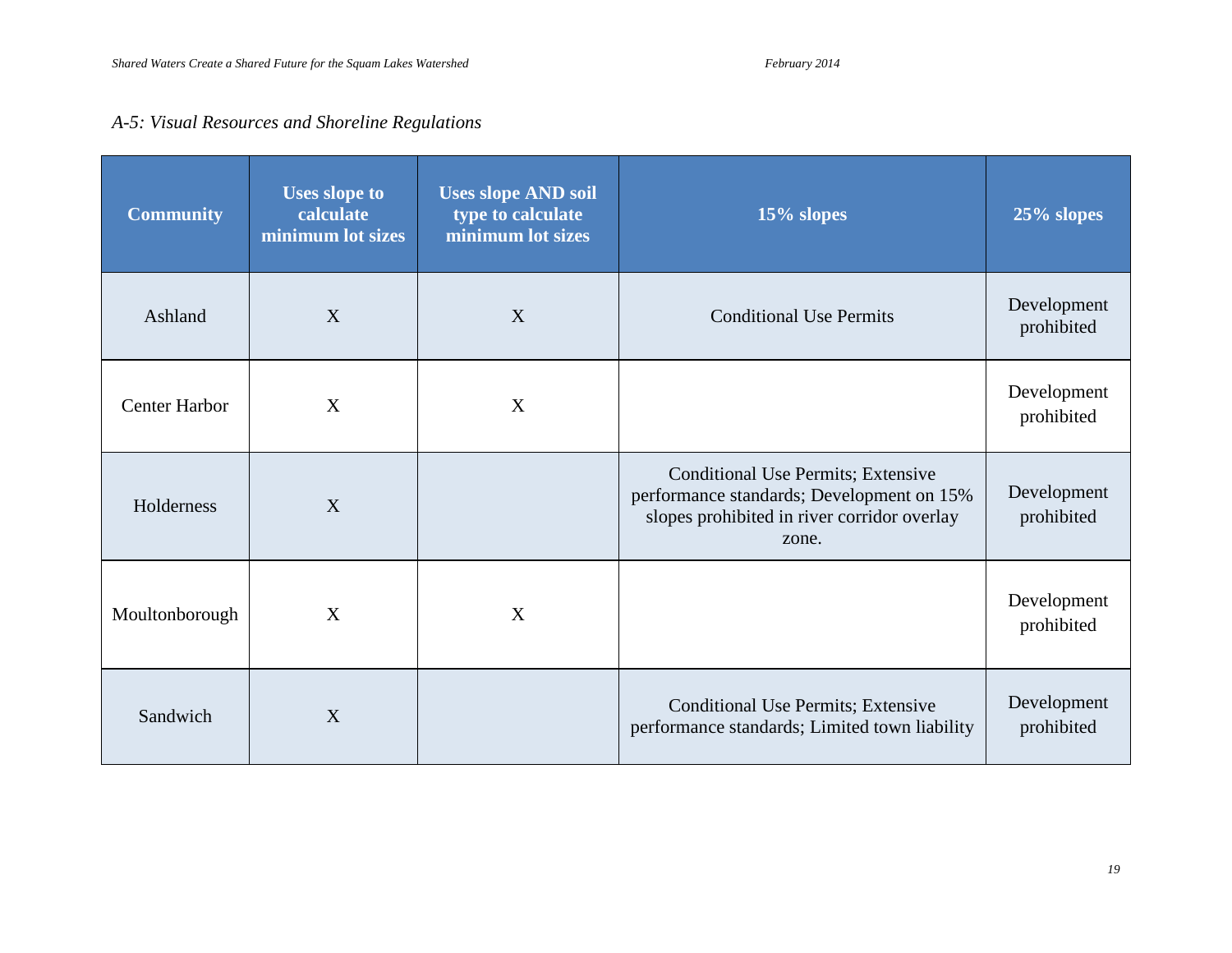# **Appendix B: Squam Watershed Town Meeting Data**

### *B-1: Discussion from Table One*

**Question:** What are the current land use priorities and issues in *your town*? What are the current land use priorities and issues in *the Squam Watershed*?

| <b>Regulations/Conflicts</b>                                                                                                                                                                                                                                                                                                                                                                                                                                                                                                                                                                                                                                                                                                                                                                                                                                                                                                                                                                                                                                                                                                                                                                                                                            | <b>Watershed Issues: Water Quality</b>                                                                                                                                                                                                                                                                                                                                                             |
|---------------------------------------------------------------------------------------------------------------------------------------------------------------------------------------------------------------------------------------------------------------------------------------------------------------------------------------------------------------------------------------------------------------------------------------------------------------------------------------------------------------------------------------------------------------------------------------------------------------------------------------------------------------------------------------------------------------------------------------------------------------------------------------------------------------------------------------------------------------------------------------------------------------------------------------------------------------------------------------------------------------------------------------------------------------------------------------------------------------------------------------------------------------------------------------------------------------------------------------------------------|----------------------------------------------------------------------------------------------------------------------------------------------------------------------------------------------------------------------------------------------------------------------------------------------------------------------------------------------------------------------------------------------------|
| • Unify rules to all towns<br>• Encourage all towns to participate<br>• Cohesive zoning regulations<br>• Enforce zoning regulations<br>• Shoreline regulations: adopted vs tweaked<br>• Planning boards can tweak for special ponds/etc, but<br>towns need the same regulations<br>• Lack of staff to respond to professional land use<br>developers. Too many "exceptions"<br>• Differences in viewshed regulations?<br>$\bullet$ Exceptions to regulations (selectboard & professional<br>lawyers finding loopholes)<br>• No enforcement to regulations<br>• Minimize exceptions to the rules<br>• Recommendations/regulations must be adopted! But<br>how do you hold towns to the plan?<br>• Watershed wide enforcement of regulations<br>• State approves thing which the towns do not approve:<br>dug in boat houses<br>• Differing values for Winni & Squam<br>• What can Squam do to leverage?<br>· Set backs: 50' holderness, 125' Sandwich<br>• CH Does Hawkins Pond have a special designation?<br>• Some towns Need a broader tax base from properties<br>that are commercial<br>$\bullet$ Tax revenue<br>• Funnel development<br>• Citizen run government vs professional "drivers"<br>• Money<br>• Grandfathering on lakeshore properties | • Problems don't come from 4th order streams (usually<br>from 1st or 2nd) *state need to permit<br>• Conflict when one town is in 2 or more different<br>watersheds or on multiple water bodies<br>• CH allows dug-in boathouses on both Winni and<br>Squam<br>• Center Harbor dug in boat docks affects the whole<br>lake (squam vs winni)<br>• Moultonborough does not allow boathouses on Winni |
| <b>Run-off</b>                                                                                                                                                                                                                                                                                                                                                                                                                                                                                                                                                                                                                                                                                                                                                                                                                                                                                                                                                                                                                                                                                                                                                                                                                                          | <b>Water Level</b>                                                                                                                                                                                                                                                                                                                                                                                 |
| • Fertilizers                                                                                                                                                                                                                                                                                                                                                                                                                                                                                                                                                                                                                                                                                                                                                                                                                                                                                                                                                                                                                                                                                                                                                                                                                                           | • Heavy rainfall events                                                                                                                                                                                                                                                                                                                                                                            |
| • Impervious surfaces                                                                                                                                                                                                                                                                                                                                                                                                                                                                                                                                                                                                                                                                                                                                                                                                                                                                                                                                                                                                                                                                                                                                                                                                                                   | • Increasing storm volumes                                                                                                                                                                                                                                                                                                                                                                         |

### Comments Organized by Category: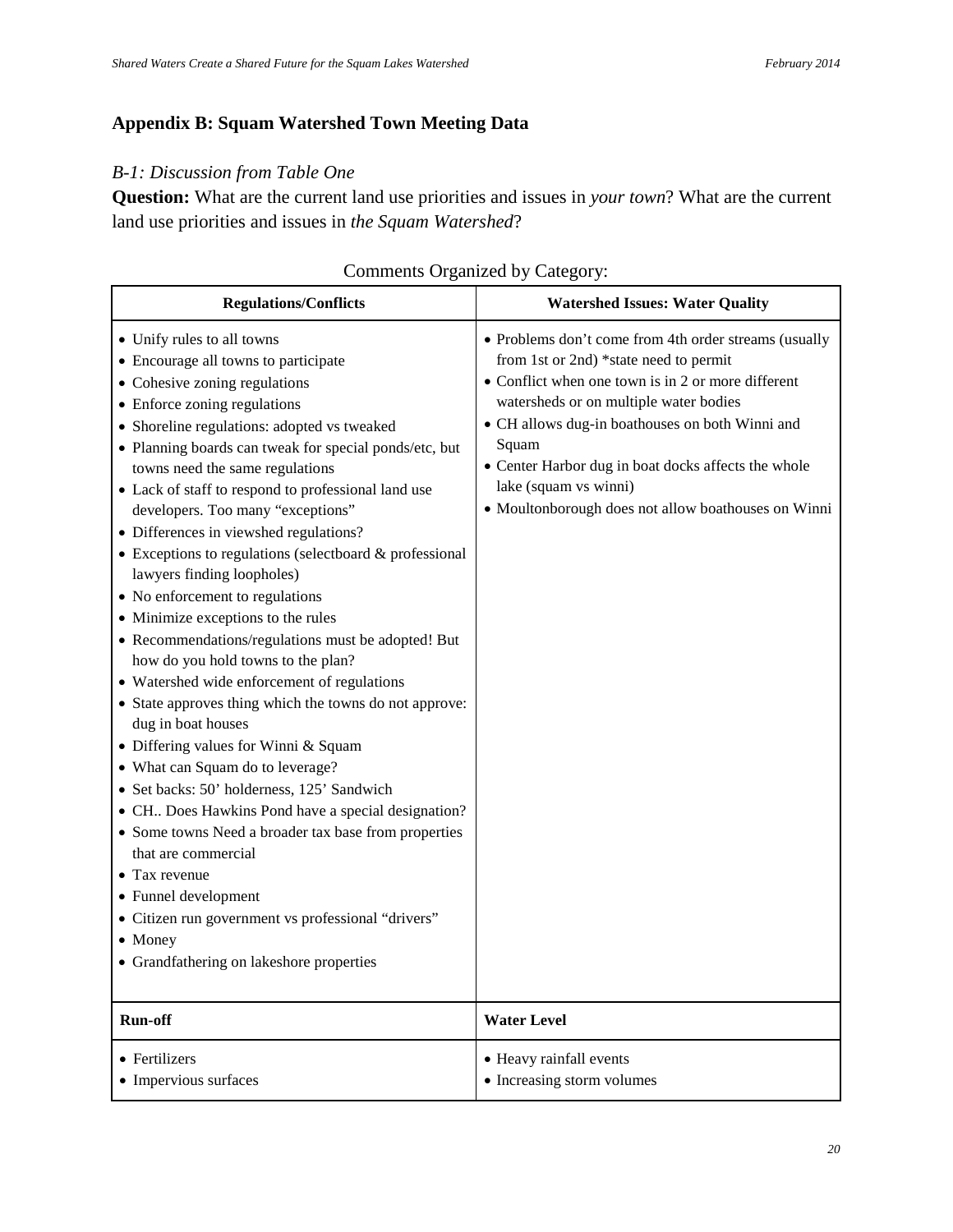| • Impervious surfaces around lake<br>• Steep slopes<br>• Steep slopes (Holderness)<br>• Road salt                                                                                                                                           | • Lake Levels<br>• Lake water levels (all lakes)<br>• Lake level management                                                                                                                                                                                           |
|---------------------------------------------------------------------------------------------------------------------------------------------------------------------------------------------------------------------------------------------|-----------------------------------------------------------------------------------------------------------------------------------------------------------------------------------------------------------------------------------------------------------------------|
| <b>Protected land</b>                                                                                                                                                                                                                       | <b>Watershed issue: Wildlife</b>                                                                                                                                                                                                                                      |
| • Mt. Prospect<br>• Improve forests<br>• Land in easements<br>• Protect more land<br>• Protect more land-- ridge lines<br>• Put lots of property into easements<br>• Squam lake protection associations                                     | • Wildlife plan<br>• Wildlife habitat<br>• NH wildlife action plan<br>• Protection of wildlife in watershed<br>• Lakeshore habitat preservation<br>• Need to match priorities and perceptions with<br>informatione.g. Squam is clean but why are loons<br>in decline? |
| <b>Visual Issues/ Quality of Life</b>                                                                                                                                                                                                       | <b>Energy Use</b>                                                                                                                                                                                                                                                     |
| • Don't raise the docks until Columbus Day<br>$\bullet$ Raise docks<br>• Docks raised too soon<br>• Light ordinance<br>• Dark skies/lighting at night<br>• Ashland has less open land left, and shoreline<br>• Activity vs. Peace and quiet | • Alternative energy<br>• Sandwich $\rightarrow$ solar                                                                                                                                                                                                                |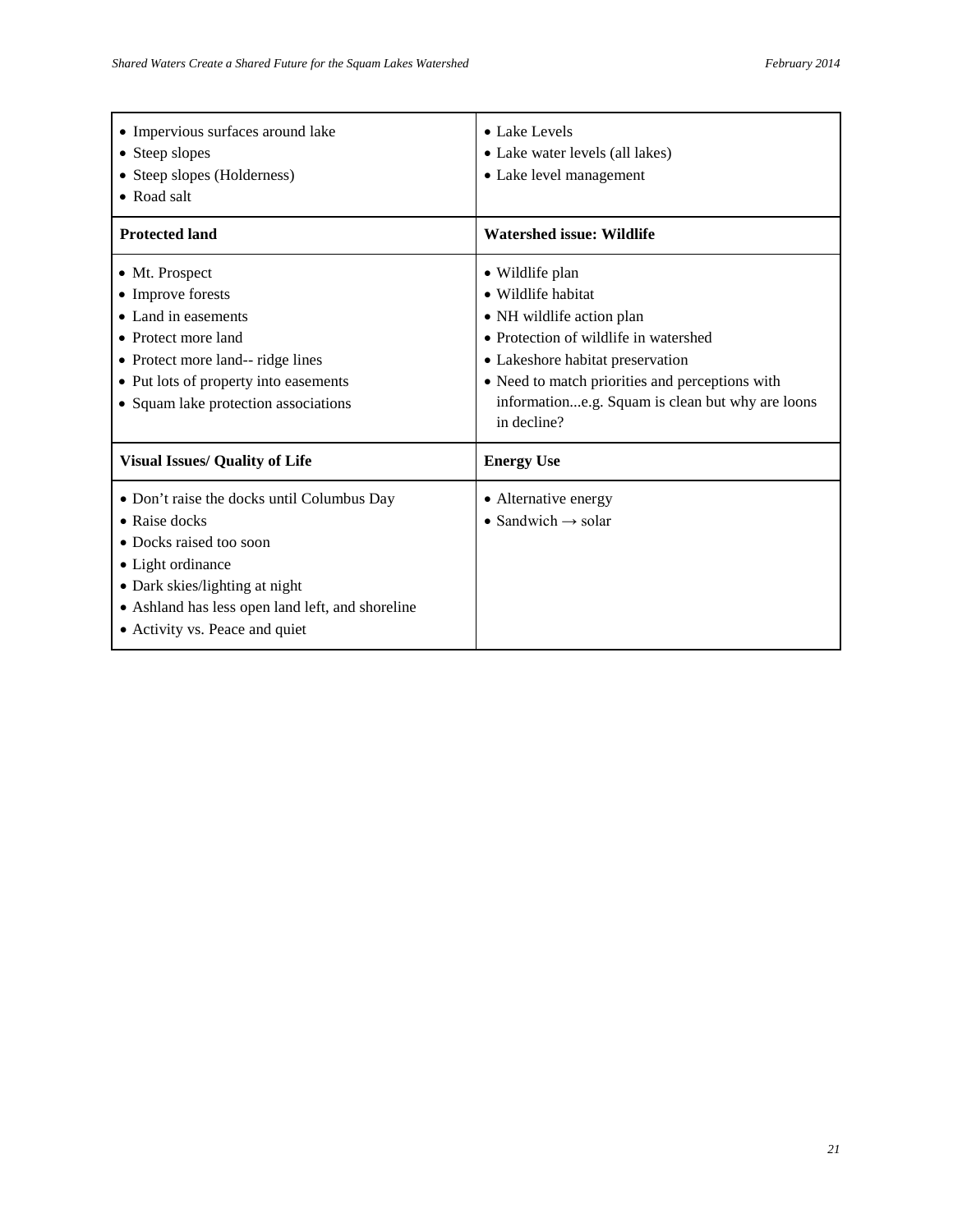# *B-2: Discussion from Table Two*

**Question:** *How can we cooperatively develop a new Squam Watershed plan in the next two years?*

| <b>Examining Past Work, and Updating-</b>                                                                                                                                                                                                                                                                                                                                                                                                                                                                                                                                                                                                                                                                                                                                                                                                                       | <b>Residents and Visitors-</b>                                                                                                                                                                                                                                                                                                                                                                                                                                                                                                                                                                                                                                                                                                                                                                                                                                                                                                                    |
|-----------------------------------------------------------------------------------------------------------------------------------------------------------------------------------------------------------------------------------------------------------------------------------------------------------------------------------------------------------------------------------------------------------------------------------------------------------------------------------------------------------------------------------------------------------------------------------------------------------------------------------------------------------------------------------------------------------------------------------------------------------------------------------------------------------------------------------------------------------------|---------------------------------------------------------------------------------------------------------------------------------------------------------------------------------------------------------------------------------------------------------------------------------------------------------------------------------------------------------------------------------------------------------------------------------------------------------------------------------------------------------------------------------------------------------------------------------------------------------------------------------------------------------------------------------------------------------------------------------------------------------------------------------------------------------------------------------------------------------------------------------------------------------------------------------------------------|
| • What's been done, what's needed?<br>• Past, present, future<br>• Awareness of the old plan, attempts to adopt it in the<br>past!<br>· Start today. Continuity?<br>• Does it really need to be done? Perhaps just<br>reexamine past plans to see if there are deficiencies<br>• Look at the threats identified in 1991. Address those<br>that still need to be addressed. New threats??<br>• Work off existing plan<br>• What is applicable from 1991 plan?<br>• Gather points from each town's existing master plans<br>• Identify elements in the past plans that need to be<br>addressed<br>• Increase awareness of the 1991 plan<br>• Overview (35 pages-plenty)                                                                                                                                                                                           | • Look at interests of landowners/taxpayers vs visitors<br>• Year round vs transient as regards to interests<br>• People with knowledge and power<br>• Landowners are residents or not?<br>• Landowners- some have power (voters) some do not<br>(seasonal)                                                                                                                                                                                                                                                                                                                                                                                                                                                                                                                                                                                                                                                                                       |
| <b>Actions and Directions for Towns to Look Into-</b>                                                                                                                                                                                                                                                                                                                                                                                                                                                                                                                                                                                                                                                                                                                                                                                                           | Who Leads the Way? Who's involved?-                                                                                                                                                                                                                                                                                                                                                                                                                                                                                                                                                                                                                                                                                                                                                                                                                                                                                                               |
| • Workshops and updating<br>• Knowledge to advise people and protect more<br>properties<br>• Moultonborough - large vs small parcels<br>$\bullet$ 1/ <sub>3</sub> of sandwich in trust<br>• Tax base as relates to conservation land<br>• Health officers to act as leaders in the process?<br>• Studies to determine the best frontage distance<br>• Steep slope town regulations<br>• Students are cheap<br>• Representatives from all towns<br>• Planning Boards-compare ordinances<br>• Values beyond \$, value of clean water<br>· Subdivisions<br>· Best Management Practices? Permits?<br>• Should setbacks be water dependent? Setback<br>discrepancies are arbitrary?<br>• Invasive control is a shared interest in squam<br>• Water quality- fire retardants, pharmaceuticals,<br>expand beyond nutrients, milfoil, (sharing costs for<br>monitoring) | • 1 health officer<br>• Other lake associations (White Oak Pond)<br>• Squam Lakes Association involved<br>• Lakes Region Planning Commission - resources<br>• Stakeholder organizations: Society for the Protection<br>of New Hampshire Forests, Loon Preservation<br>Committee, Lakes Region Conservation Trust,<br>Rockywold- Deephaven camps, Five Finger Point,<br>Squam Lakes Natural Science Center, White Oak<br>Pond Association, Squam Lakes Conservation<br>Society, NH Lakes, NH DES, NH Marine Control,<br>NH Department of Fish and Game, EPA., UNH<br>Cooperative Extension.<br>• You need someone to champion the next plan<br>• Squam Lakes Association should lead the effort<br>• Who should be leading the change?<br>• SLA would be a logical coordinator<br>• Need reps from each town at the table, led by the<br><b>SLA</b><br>• Collaborative meeting, all towns participating<br>• Involve other watershed organizations |

# Comments Organized by Category: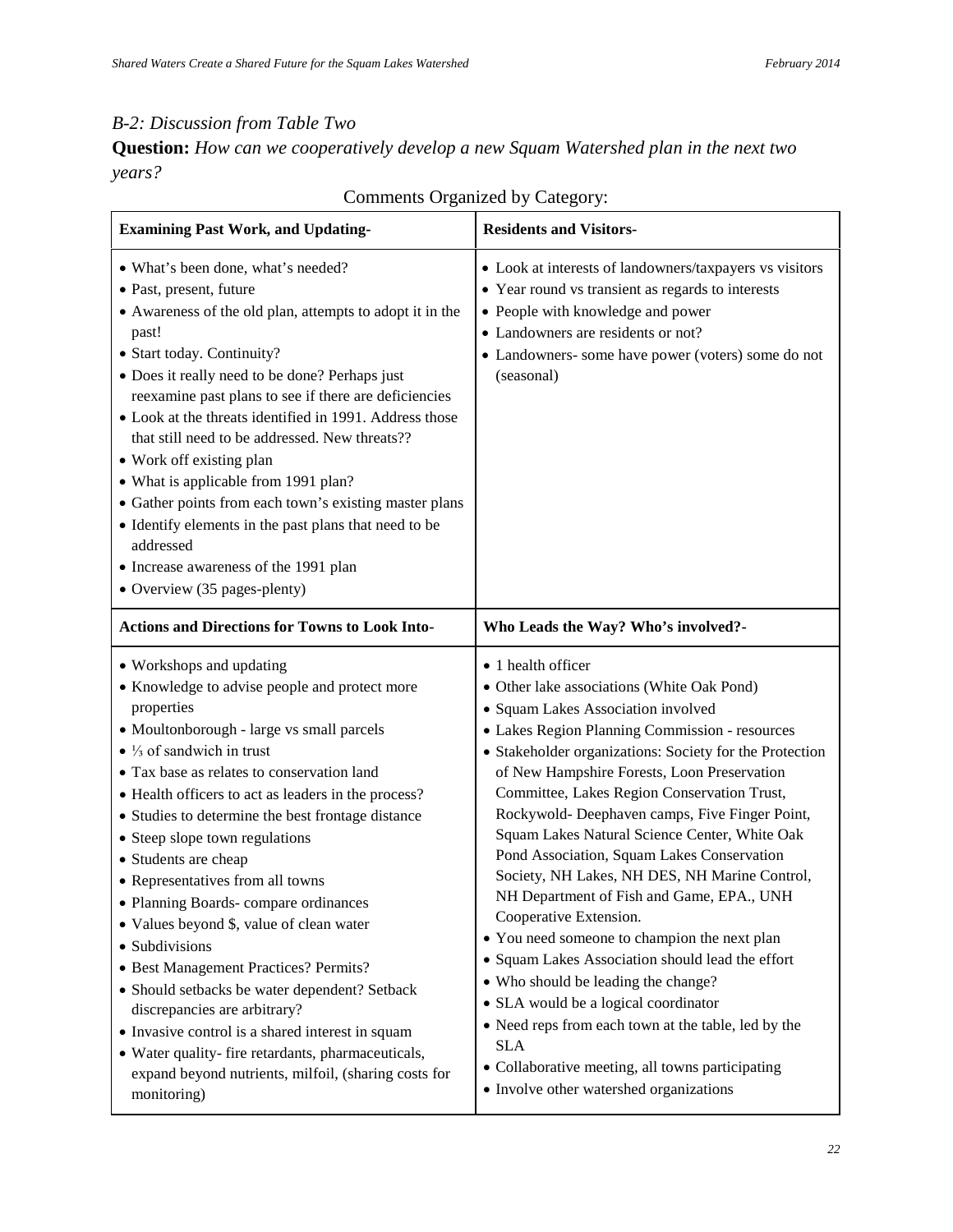| • Archeological sites<br>• Let each town know what the others are doing<br>• Science<br>• Focus on water quality<br>• Look for models<br>• Shoreline protection act<br>• Compare town ordinances-common ground?                                                                                                                                                                                                                                              | • SLA leads the way<br>• Identify who in each town deals with enforcement |
|--------------------------------------------------------------------------------------------------------------------------------------------------------------------------------------------------------------------------------------------------------------------------------------------------------------------------------------------------------------------------------------------------------------------------------------------------------------|---------------------------------------------------------------------------|
| <b>Current Obstacles</b>                                                                                                                                                                                                                                                                                                                                                                                                                                     |                                                                           |
| • Large parcels vs connector parcels<br>• Is there tension about trust lands?<br>• Get landowners involved in supporting their shared<br>resources<br>• Allow development<br>• Balance!<br>• Where is the \$\$\$?<br>• Towns with multiple lakes<br>• Zoning a blessing and a curse<br>$\bullet$ Money<br>• Find common ground<br>• Live free or die<br>• Obstacles: $\equiv$ priority, different and conflicting<br>interests (real estate v. Conservation) |                                                                           |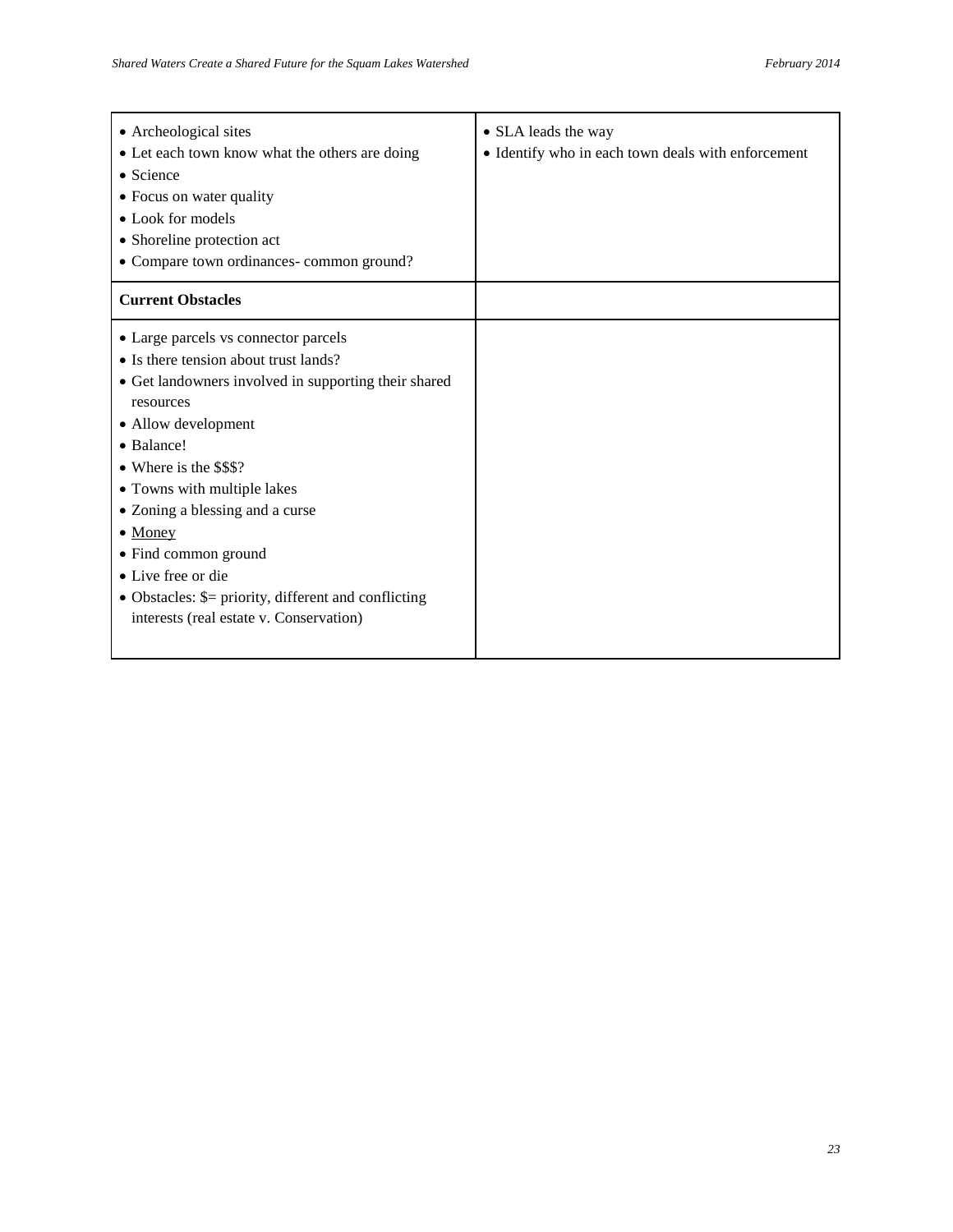# *B-3: Discussion from Table Three*

**Question:** What are the resources in the watershed that we all share and what are the concerns about these resources?

| People/Culture                                                                                                                                                                                                                                                                                                                                                                                                                                                                                                                                                                                                                                                                                                                   | Other                                                                                                                                                                                                                                                                                                                                                                                                                                                                                          |
|----------------------------------------------------------------------------------------------------------------------------------------------------------------------------------------------------------------------------------------------------------------------------------------------------------------------------------------------------------------------------------------------------------------------------------------------------------------------------------------------------------------------------------------------------------------------------------------------------------------------------------------------------------------------------------------------------------------------------------|------------------------------------------------------------------------------------------------------------------------------------------------------------------------------------------------------------------------------------------------------------------------------------------------------------------------------------------------------------------------------------------------------------------------------------------------------------------------------------------------|
| • Squam culture, ethos not ostentacious<br>• Each town has its own sense of place<br>$\bullet$ Sense of place – are we changing it with newcomers<br>building different homes<br>• More residents – bad for lake, but more involvement<br>• Unique and different experiences<br>• People really care about Squam Lakes<br>• Passion for lake<br>• Human resources<br>$\bullet$ Culture<br>• Passion for lake by people with knowledge base<br>• Aging population<br>· Older "Squam" generation will soon be gone<br>$\bullet$ Age – "silver tsunami"<br>• Sense of place<br>• People want "rural," but do they act to keep it that<br>way?<br>$\bullet$ Tax rates -> impact who stays<br>• Greater ownership<br>• Sense of place | • Spiritual quality<br>• Setbacks<br>• Carrying capacity<br>$\bullet$ Air<br>• Air quality<br>· Blend into natural landscape with development<br>• Values all agreed on among towns, but call for action<br>and you lose agreeability<br>• Keep things as they are has its downsides.                                                                                                                                                                                                          |
| Land                                                                                                                                                                                                                                                                                                                                                                                                                                                                                                                                                                                                                                                                                                                             | Water                                                                                                                                                                                                                                                                                                                                                                                                                                                                                          |
| • Protected land<br>• Limited land development maintains lake quality<br>• % protected lands<br>• Open land (undeveloped)                                                                                                                                                                                                                                                                                                                                                                                                                                                                                                                                                                                                        | • Since it still looks good (shore front) – assume water<br>doesn't change – longtime residents notice<br>degradation.<br>$\bullet$ Clean (?) Water<br>• Storm water/salt-sand runoff<br>$\bullet$ H <sub>2</sub> O<br>• Do watershed land owners know of the water quality<br>in Squam?<br>• Water, water, everywhere, but is it fit to drink? $-$<br>Arsenic and Radon in groundwater wells.<br>• Phosphorus – shared responsibility for the problem<br>• Runoff $\rightarrow$ water quality |
| <b>Economic</b>                                                                                                                                                                                                                                                                                                                                                                                                                                                                                                                                                                                                                                                                                                                  | <b>Views</b>                                                                                                                                                                                                                                                                                                                                                                                                                                                                                   |
| • Economic resources<br>• Economic resources                                                                                                                                                                                                                                                                                                                                                                                                                                                                                                                                                                                                                                                                                     | • Mountain views<br>· Beautiful views<br>• Photographic opportunities                                                                                                                                                                                                                                                                                                                                                                                                                          |

# Comments Organized by Category: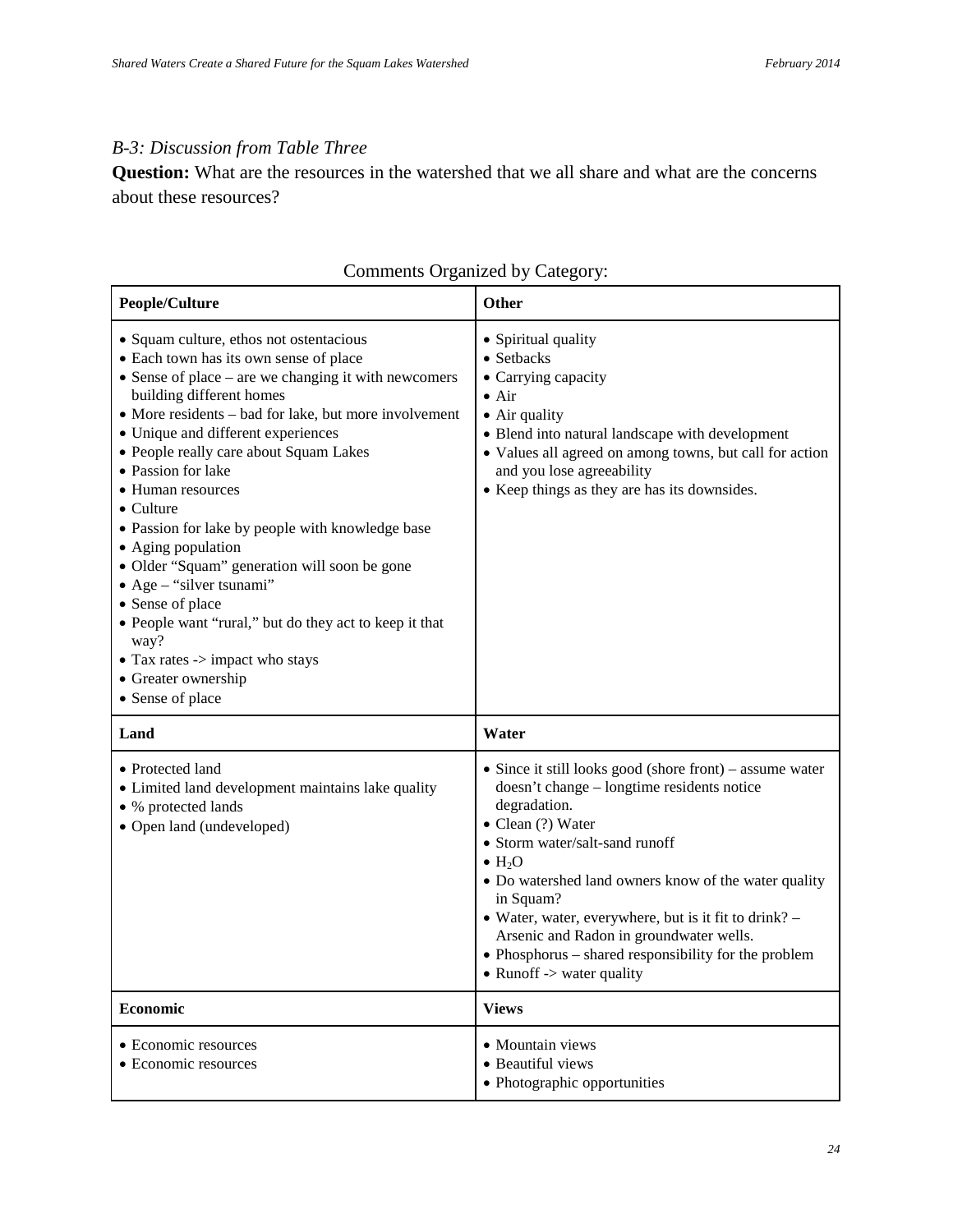| <b>Recreation</b>                                    | <b>Education/Information</b>           |
|------------------------------------------------------|----------------------------------------|
| • Bass fishing tournaments access at boat launch.    | • JSLA and youth camp programs         |
| • Marinas, public launch                             | • Science center                       |
| $\bullet$ Ice fishing                                | $\bullet$ Technology                   |
| • Ice boating venue                                  | • Internet access                      |
| $\bullet$ Bass fishing tournament – too many boats   | $\bullet$ Education                    |
| • Recreation                                         | $\bullet$ Technology                   |
| $\bullet$ Fishing                                    | • Technology. Internet for all!        |
| Wildlife                                             | <b>Organizations</b>                   |
| • Is Squam just a "beautiful façade?" What's beneath | • Rockywold-Deephaven Camps            |
| the surface? $-$ See it in loons                     | • Squam Lakes Association              |
| • Wildlife habitats                                  | • Loon Preservation Committee          |
| $\bullet$ Loons                                      | • Squam Lakes Association! Squam Lakes |
| $\bullet$ Eagles                                     | <b>Conservation Society</b>            |